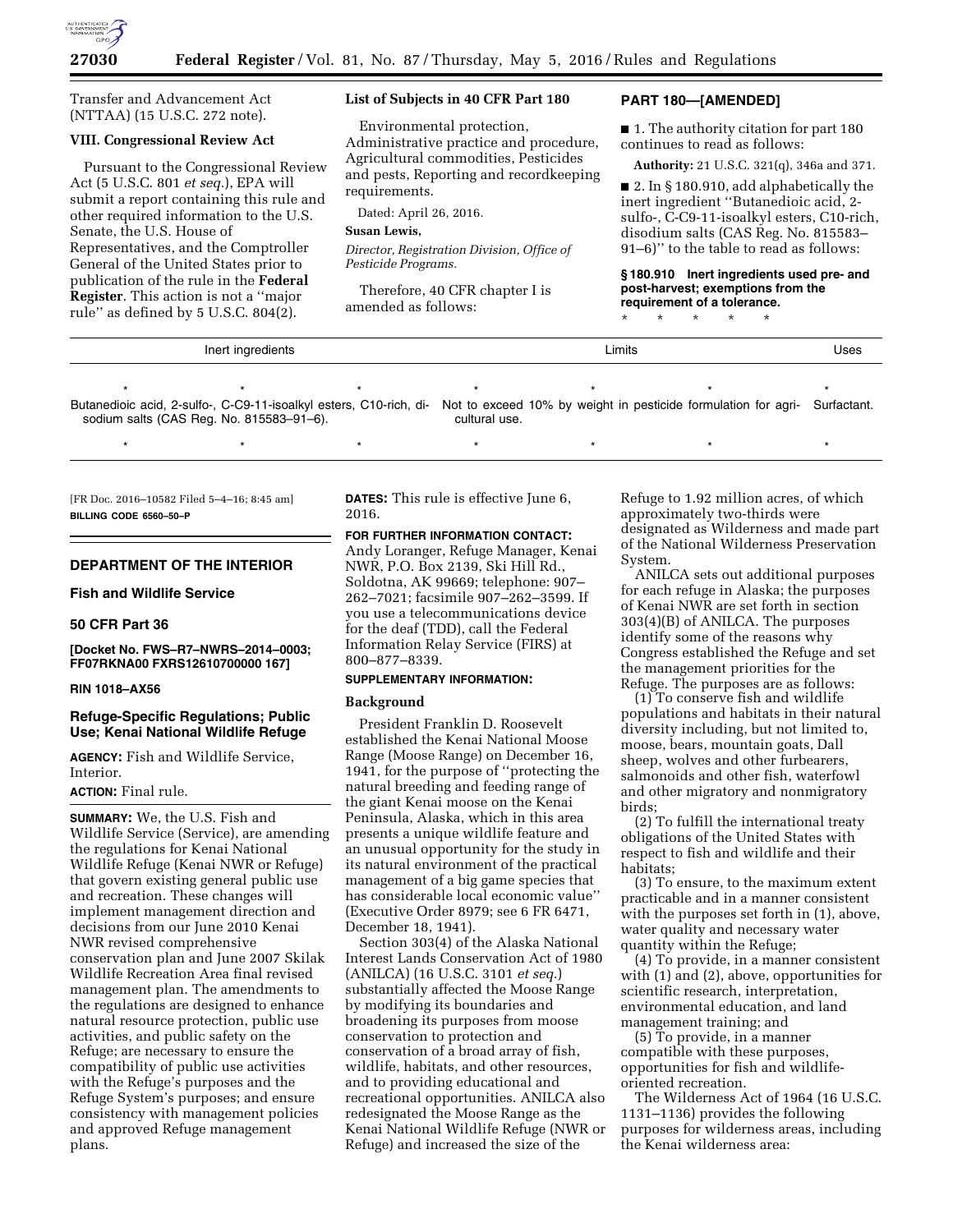(1) To secure an enduring resource of wilderness;

(2) To protect and preserve the wilderness character of areas within the National Wilderness Preservation System; and

(3) To administer the areas for the use and enjoyment of the American people in a way that will leave the areas unimpaired for future use and enjoyment as wilderness.

Under our regulations implementing ANILCA in title 50 of the Code of Federal Regulations at part 36 (50 CFR part 36), all refuge lands in Alaska are open to public recreational activities as long as such activities are conducted in a manner compatible with the purposes for which the refuge was established (50 CFR 36.31). Such recreational activities include, but are not limited to, sightseeing, nature observation and photography, hunting, fishing, boating, camping, hiking, picnicking, and other related activities (50 CFR 36.31(a)).

The National Wildlife Refuge Administration Act of 1966 (16 U.S.C. 668dd–668ee), as amended by the National Wildlife Refuge System Improvement Act of 1997, defines ''wildlife-dependent recreation'' and ''wildlife-dependent recreational use'' as ''hunting, fishing, wildlife observation and photography, or environmental education and interpretation'' (16 U.S.C. 668ee(2)). We encourage these uses, and they receive emphasis in management of the public use on national wildlife refuges. All six of these priority uses have been determined to be compatible on the Refuge, subject to adherence to applicable State and Federal regulations.

Section 304(g) of ANILCA requires the Service to prepare refuge comprehensive conservation plans (CCPs) for all refuges in Alaska. The Service completed its first comprehensive management plan for the Kenai NWR in 1985, and a revised CCP was finalized and approved in 2010. These plans include management direction and specific actions related to administration of public uses on the Refuge. The refuge-specific public use regulations for Kenai NWR are set forth at 50 CFR 36.39(i). These regulations include provisions concerning the operation of aircraft, motorboats, offroad vehicles, and snowmobiles; hunting and trapping; camping; timber removal; personal property; use of nonmotorized wheeled vehicles; canoeing; and area closures on the Refuge.

# **Proposed Rule**

On May 21, 2015, we published a proposed rule (80 FR 29277) to amend the Refuge's public use regulations. We accepted public comments on the proposed rule for 60 days, ending July 20, 2015. We also held two public hearings on the proposed rule, one on June 17, 2015, in Soldotna, Alaska, and one on June 18, 2015, in Anchorage, Alaska.

We developed the changes to existing Refuge public use regulations included in our May 21, 2015, proposed rule to meet our legal mandates; to ensure consistency with policy, directives, and approved management plans, including implementing management direction and/or specific actions in our 2010 revised Kenai NWR CCP and 2007 Skilak Wildlife Recreation Area (WRA) final revised management plan; and to ensure public safety. The proposed changes included: (1) Amending regulations affecting use of aircraft, motorboats, motorized vehicles, and snowmobiles in order to enhance resource protection and public use opportunities; (2) codifying restrictions on hunting and trapping within the Skilak WRA recently established (in 2013) in accordance with procedures set forth at 50 CFR 36.42 (public participation and closure procedures) and implementing our 2007 Skilak WRA final revised management plan; (3) expanding a prohibition on the discharge of firearms to include areas of intensive public use along the Russian and Kenai rivers in order to enhance public safety; (4) clarifying the intent of existing regulations that require a special use permit for hunting black bears over bait by specifying that only the take of black bears is authorized under this requirement; (5) amending regulations associated with camping, use of public use cabins and public use facilities, unattended equipment, livestock (including pack animals), and public gatherings to enhance resource protection and public use opportunities; (6) establishing permanent regulations for managing wildlife attractants in the Russian River Special Management Area to reduce potential for negative humanbear interactions, thereby enhancing public safety and resource protection; (7) establishing regulations allowing for noncommercial gathering of natural resources, including collection of edible wild foods and shed antlers; and (8) codifying existing restrictions on certain uses within areas of the Refuge under conservation easements and easements made under section 17(b) of the Alaska Native Claims Settlement Act (ANCSA) (43 U.S.C. 1601 *et seq.*; see 43 U.S.C. 1616(b)).

#### **Response to Public Comments**

We received 28 written comments on the May 21, 2015, proposed rule during the comment period, and four individuals and representatives of two organizations provided oral testimony at the public hearings. We reviewed and considered all substantive information we received during the comment period. In this final rule, we incorporate changes to the proposed rule as outlined in our responses below. As comments were often similar or covered multiple topics, we have grouped comments and responses by topic areas, which generally correspond to specific sections of the proposed Refuge public use regulations in the May 21, 2015, proposed rule.

#### *Aircraft—50 CFR 36.39(i)(1)*

*(1) Comment:* Some commenters expressed support for the changes to Refuge regulations opening additional areas of the Refuge for airplane use (Chickaloon Flats, lake in Kenai Wilderness) citing the benefits of expanded access to users; some commenters expressed opposition to these changes citing impacts to the quality of experience for users accessing wilderness areas using non-motorized means. Some commenters stated that the additional lake being opened in the Kenai Wilderness for hunters drawing Alaska Department of Fish and Game hunt permits should be open to all users. Some commenters expressed opposition to continued closures to airplane use on the Refuge under existing regulations, stating that they unnecessarily restricted access for hunters, and/or recommended that the Service expand areas of the Refuge open for aircraft use beyond that proposed to increase access opportunities. Some commenters inquired about the status of the Service's commitment to evaluate effects of the regulations that restrict airplane access to lakes otherwise open based on the presence of nesting or brood-rearing trumpeter swans. One commenter requested that a legal description be included for the expanded area open to airplane use on the Chickaloon Flats.

*Our Response:* The changes to the Refuge aircraft regulations in this rule implement decisions from the Refuge's 2010 CCP and the record of decision (ROD) for its accompanying environmental impact statement. Regulations governing use of aircraft on the Refuge are in place to protect refuge resources, consistent with meeting Refuge purposes including the conservation of fish and wildlife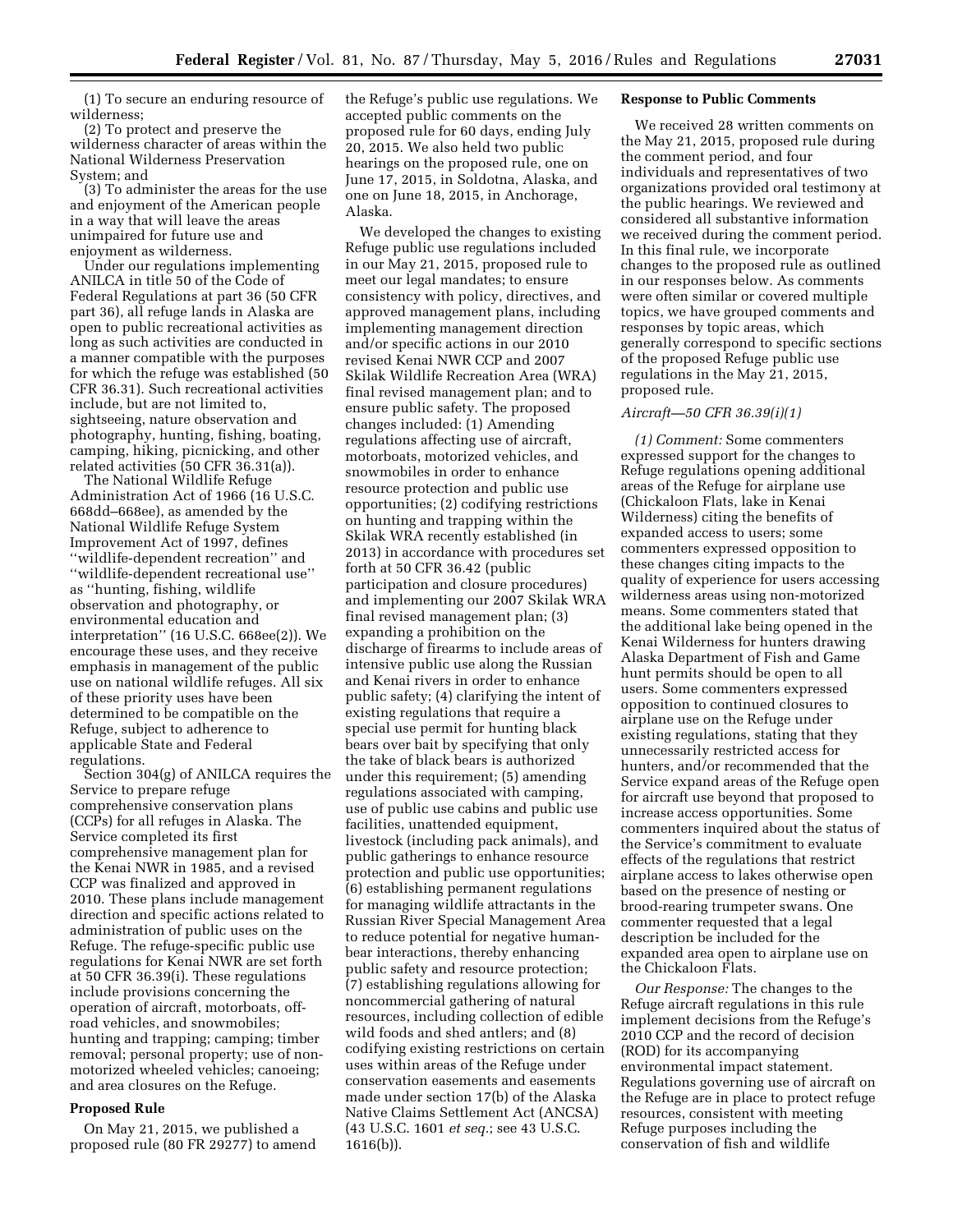populations in their natural diversity and its Wilderness purposes.

Consistent with its commitment in the ROD, the Service will complete an analysis of trumpeter swan use of Refuge wetlands and evaluate its effect on airplane access under the regulations. Any further changes to Refuge aircraft regulations would be the subject of a future rulemaking.

We added a legal description of the expanded area open to airplane use in the Chickaloon Flats to this final rule.

# *Motorboats—50 CFR 36.39(i)(2)*

*(2) Comment:* Some commenters expressed support for changes to Refuge regulations establishing boat and motor restrictions for sections of the Kenai River and Skilak Lake within the Refuge. Some commenters requested that the Service reconsider the proposed 10 horsepower motor restriction for boat motors in selected Refuge lakes; one commenter supported this change.

*Our Response:* We proposed regulations establishing boat and motor restrictions for sections of the Kenai River and Skilak Lake within the Refuge to protect refuge resources and to enhance consistency with existing State regulations for the Kenai River Special Management Area. We re-evaluated the need for a restriction in the proposed rule limiting boat motors to 10 horsepower or less in selected lakes. We will continue to rely on the existing ''no wake'' requirement in these lakes to minimize disturbance to wildlife and impacts to non-motorized boaters. We do not include the maximum horsepower requirement for the identified lakes in this final rule.

### *Off-road Vehicles—50 CFR 36.39(i)(3)*

*(3) Comment:* One commenter requested that the Service consider allowing the use of off-road vehicles for ice fishing access during periods of adequate snow/ice cover. One commenter expressed support for clarifying where use of 4-wheel-drive vehicles is allowed on the Refuge. One commenter expressed opposition to the addition of jet skis and other personal watercraft to the list of prohibited watercraft; one commenter supported this change.

*Our Response:* Under the regulations, off-road vehicle use is prohibited on the Refuge. This prohibition is in place to prevent disturbance to wildlife and habitat degradation. The Service does not consider an exception to this prohibition for ice fishing to be warranted, as adequate motorized access, through use of highway vehicles and snowmobiles on identified lakes, is already provided for ice fishing under

the regulations. The regulations prohibit operation of motorized watercraft with the exception of motorboats; specifying that jet skis and other personal watercraft are among prohibited watercraft adds clarity for the public. We did not make any changes to the rule in response to these comments.

# *Snowmobiles—50 CFR 36.39(i)(4)*

*(4) Comment:* One commenter expressed support for increasing the allowable width of snowmobiles from 46 to 48 inches, and questioned why Watson Lake was not included in the list of lakes that allow use of snowmobiles for ice fishing when such use is allowed on other lakes where highway vehicles are allowed for the same purpose. A commenter requested clarification on the need for a Refugespecific prohibition on use of snowmobiles to pursue, chase, or herd wildlife, stating that this change was redundant with existing Federal regulations. Some commenters supported the snowmobile regulations as proposed.

*Our Response:* Under the regulations, use of snowmobiles for ice fishing is allowed on the same lakes within the Skilak WRA that are open to highway vehicle use for ice fishing. Identifying specific lakes as open to snowmobile use for ice fishing is necessary within the Skilak WRA because this is an area of the Refuge that is otherwise closed to snowmobile use. Watson Lake lies within an area of the Refuge that is open to general snowmobile use when the Refuge has been opened to such use (based on a determination that adequate snow cover exists between the dates of December 1 and April 30), which in most years negates the need to include it in the list of lakes open to snowmobile use to provide access for ice fishing. On the rare occasions that the Refuge remains closed to snowmobiles because of inadequate snow cover but vehicular use of Watson Lake for ice fishing is possible, the Service can consider implementing a temporary opening to allow use of snowmobiles on Watson Lake for ice fishing.

In this final rule, we specify that snowmobile operation is prohibited to ''herd, harass, haze, pursue, or drive wildlife'' in order to clarify to the Refuge-specific regulations, which, before the effective date of this final rule (see **DATES**), simply prohibit ''harassment of wildlife'' using snowmobiles (50 CFR 36.39(i)(4)(viii)). The Service believes adding specificity and clarity to these regulations benefits the public and will lead to more effective resource protection on the

Refuge, and that this change in regulatory language is warranted. We did not make any changes to the

rule in response to these comments.

# *Hunting and Trapping—50 CFR 36.39(i)(5) and 36.39(i)(6)*

*(5) Comment:* Some commenters stated that the Service's amendment of the Refuge public use regulations governing hunting and trapping, specifically those related to firearms discharge and hunting brown bears over bait, were not adequately vetted through a public process and were not adequately justified in the proposed rule, and therefore did not meet requirements under ANILCA for implementing Federal regulations for establishing closures and/or the requirements of the National Environmental Policy Act (NEPA; 42 U.S.C. 4321 *et seq.*). Some commenters stated that the public could not meaningfully comment because of the lack of justification in the proposed rule. One commenter stated that the Service's proposed amendments to the Refuge public use regulations governing hunting and trapping are outdated and that the Service has not adequately complied with NEPA for its rulemaking by failing to analyze the direct, indirect and cumulative impacts of hunting and trapping carnivores on the Refuge.

*Our Response:* Federal regulations implementing ANILCA at 50 CFR 36.42(b) provide that in making a determination to close an area or restrict an activity, the Refuge Manager will be guided by several factors, including public health and safety, resource protection, and other management considerations necessary to ensure an activity or area is being managed in a manner compatible with the purposes for which the Refuge was established. As we stated in the May 21, 2015, proposed rule (80 FR 29277), we proposed changes to the Refuge public use regulations (including amending regulations specific to hunting and trapping) to ensure management of public use in a manner such that these activities remain compatible with Kenai NWR's establishment purposes and the Refuge System mission; to ensure consistency with Service policy, directives, and approved management plans; to minimize conflicts between authorized users of the Refuge; and to protect public safety.

Federal regulations at 50 CFR 36.42(e) require that permanent closures or restrictions on national wildlife refuges in Alaska shall be made only after notice and public hearings in the affected vicinity and other locations as appropriate, and after publication in the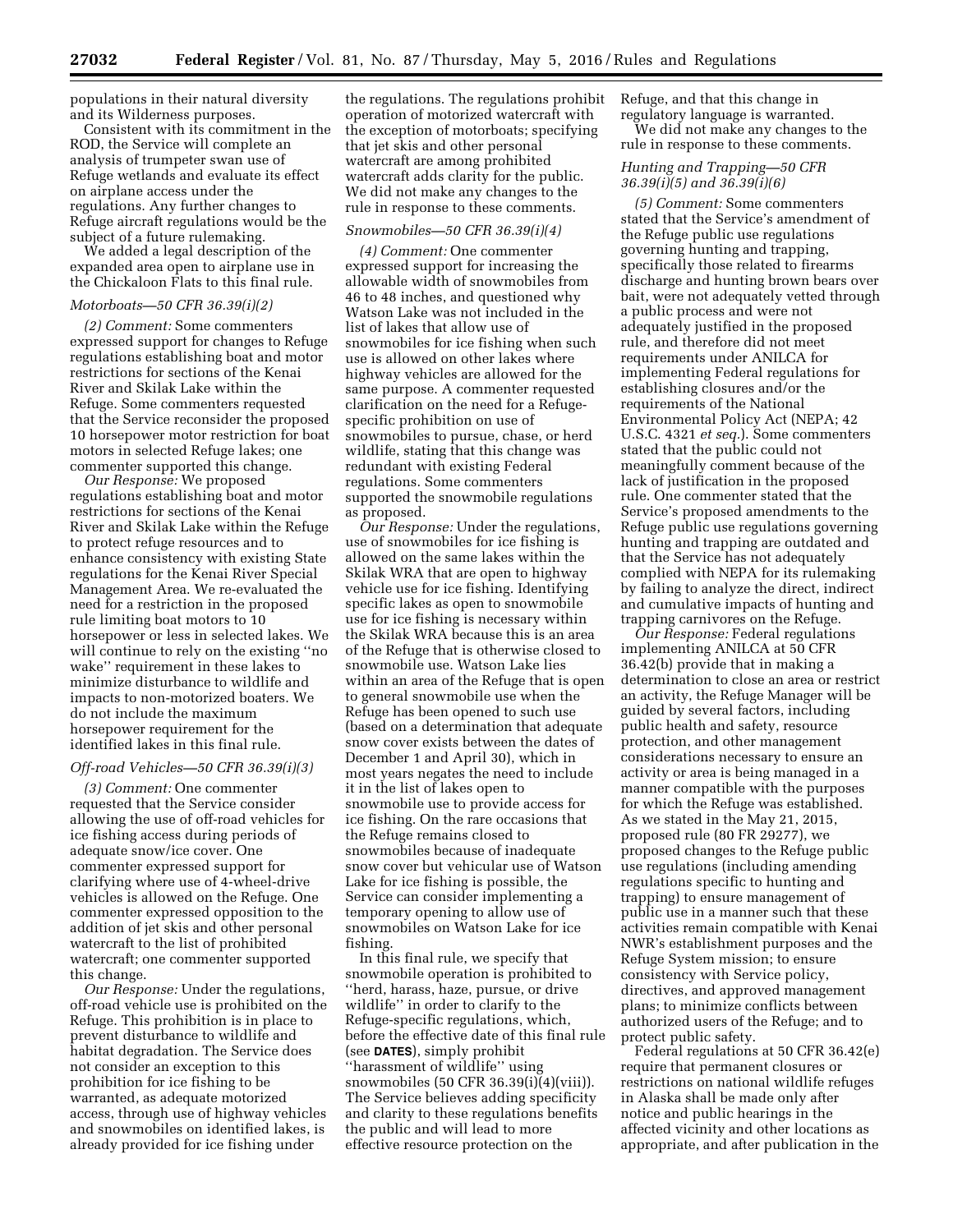**Federal Register**. The Service complied with this requirement. We published our proposed rule to amend the Refuge's public use regulations, including amending Refuge regulations for hunting and trapping, in the **Federal Register** on May 21, 2015. We provided a 60-day public comment period, ending July 20, 2015, on the proposed rule, and we held public hearings in Soldotna (June 17, 2015) and Anchorage (June 18, 2015), Alaska, on the proposed rule.

The Service analyzed its proposed rule amending the Refuge's public use regulations, including proposed changes to hunting and trapping regulations, in accordance with the criteria of NEPA and Department of the Interior policy in part 516 of the Departmental Manual (516 DM). We determined that the rule is considered a categorical exclusion under 516 DM 8.5(C)(3), which categorically excludes the ''issuance of special regulations for public use of Service-managed land, which maintain essentially the permitted level of use and do not continue a level of use that has resulted in adverse environmental impacts.'' This rulemaking will result in small incremental changes in public use of the Refuge, both increasing and decreasing use, but overall will maintain permitted levels of use and will not continue a level of use that has resulted in adverse environmental impacts.

This rulemaking supports implementing the Service's management direction identified through approved Refuge management plans, including the 2010 Kenai NWR revised CCP and the 2007 Kenai NWR Skilak WRA revised final management plan. Specific to hunting and trapping on the Refuge, the Service completed compatibility determinations in 2007, for hunting, hunting of black bears using bait, and trapping concurrent with development of the Refuge's 2010 revised CCP, which was accompanied by an environmental impact statement. These activities were determined to be compatible, subject to stipulations required to ensure compatibility that includes adherence to pertinent State and Federal regulations. The Service addressed hunting and trapping in the Skilak WRA in its 2007 Skilak WRA final revised management plan and its accompanying environmental assessment.

The Service is adopting the proposed regulations, as amended in this final rule (see Table: Summary of Changes From Proposed Rule, below), for the Refuge, specific to hunting and trapping, to meet its legal mandates; to ensure consistency with policy, directives, and approved management plans; and to ensure public safety. We

did not make any changes to the rule in response to these comments.

*(6) Comment:* Some commenters stated that the changes to Refuge regulations governing hunting and trapping in the proposed rule, specifically those related to firearms discharge along the Russian and Kenai Rivers, use of bait for hunting brown bears, and/or hunting and trapping in the Skilak WRA, are not necessary to meet the Service's legal mandates for the Refuge, are counterproductive to meeting the Refuge's original establishment purpose as the Kenai National Moose Range, conflict with provisions of the ANILCA and the National Wildlife Refuge Administration Act, are an unjustified and unnecessary preemption of State of Alaska management of wildlife, and/or are inconsistent with provisions of the 1982 Master Memorandum of Understanding (MMOU) between the Service and the Alaska Department of Fish and Game.

*Our Response:* The National Wildlife Refuge System Administration Act of 1966, as amended (16 U.S.C. 668dd– 668ee) recognizes six wildlifedependent recreational uses as priority public uses of the Refuge System: hunting, fishing, wildlife observation and photography, and environmental education and interpretation. These uses are legitimate and appropriate public uses where compatible with the Refuge System mission and individual refuge purposes, and are to receive enhanced consideration over other uses in planning and management. All six of the priority public uses have been determined compatible and are authorized on the Refuge.

The Service considers our regulations governing hunting and trapping on the Refuge necessary to meeting our mandates under ANILCA to conserve healthy populations of wildlife in their natural diversity on the Refuge, to meet its Wilderness purposes, and to meet its purpose for providing compatible wildlife-oriented recreational opportunities, which include both consumptive and non-consumptive activities.

By law (National Wildlife Refuge System Administration Act of 1966, as amended; Alaska National Interest Lands Conservation Act of 1980), regulations (43 CFR part 24), and policy (the Service Manual at 605 FW 1 and 605 FW 2), the Service must, to the extent practicable, ensure that refuge regulations permitting hunting and fishing are consistent with State laws, regulations, and management plans. In recognition of the above, non-conflicting State general hunting and trapping

regulations are usually adopted on refuges. Hunting and trapping, however, remain subject to legal mandates, regulations, and management policies pertinent to the administration and management of refuges.

Under the 1982 MMOU between the Service and the Alaska Department of Fish and Game, it is recognized that taking of fish and wildlife by hunting, trapping, or fishing on Service lands in Alaska is authorized under applicable State and Federal law unless State regulations are found to be incompatible with documented refuge goals, objectives, or management plans. The MMOU commits the Service to utilize the State's regulatory process to the maximum extent allowed by Federal law in developing new or modifying existing Federal regulations or proposing changes in existing State regulations governing or affecting the taking of fish and wildlife on Service lands in Alaska. The MMOU also recognizes that the Service's responsibility for regulating human use on the Refuge.

The Service coordinated with the Alaska Department of Fish and Game in development of the Refuge's 2010 CCP and 2007 Skilak WRA final revised management plan, and during the development of the proposed and this final rule. The Service continues to actively participate in the State's regulatory process with the Alaska Board of Game on issues related to hunting and trapping on the Refuge, including recent coordination on hunting brown bears over bait and hunting in the Skilak WRA, both of which are subjects of this rulemaking. The Service remains committed to working with the State of Alaska and using State regulatory processes, consistent with the MMOU. We did not make any changes to the rule in response to these comments.

# *Hunting and Trapping, Discharge of Firearms—50 CFR 36.39(i)(5)(i)*

*(7) Comment:* Some commenters expressed opposition to the proposed firearms discharge restriction within 1⁄4 mile of the shorelines of the Kenai River and Russian River within the Refuge, citing one or more of the following:

• Discharge of firearms does not create public safety issues because very little hunting occurs in the area or because public use levels for fishing drastically fall as freeze-up approaches in late September; and

• There is no biological basis for, or data or scientific need justifying, the closure. Some commenters expressed support for the Service's proposed firearms discharge prohibition along the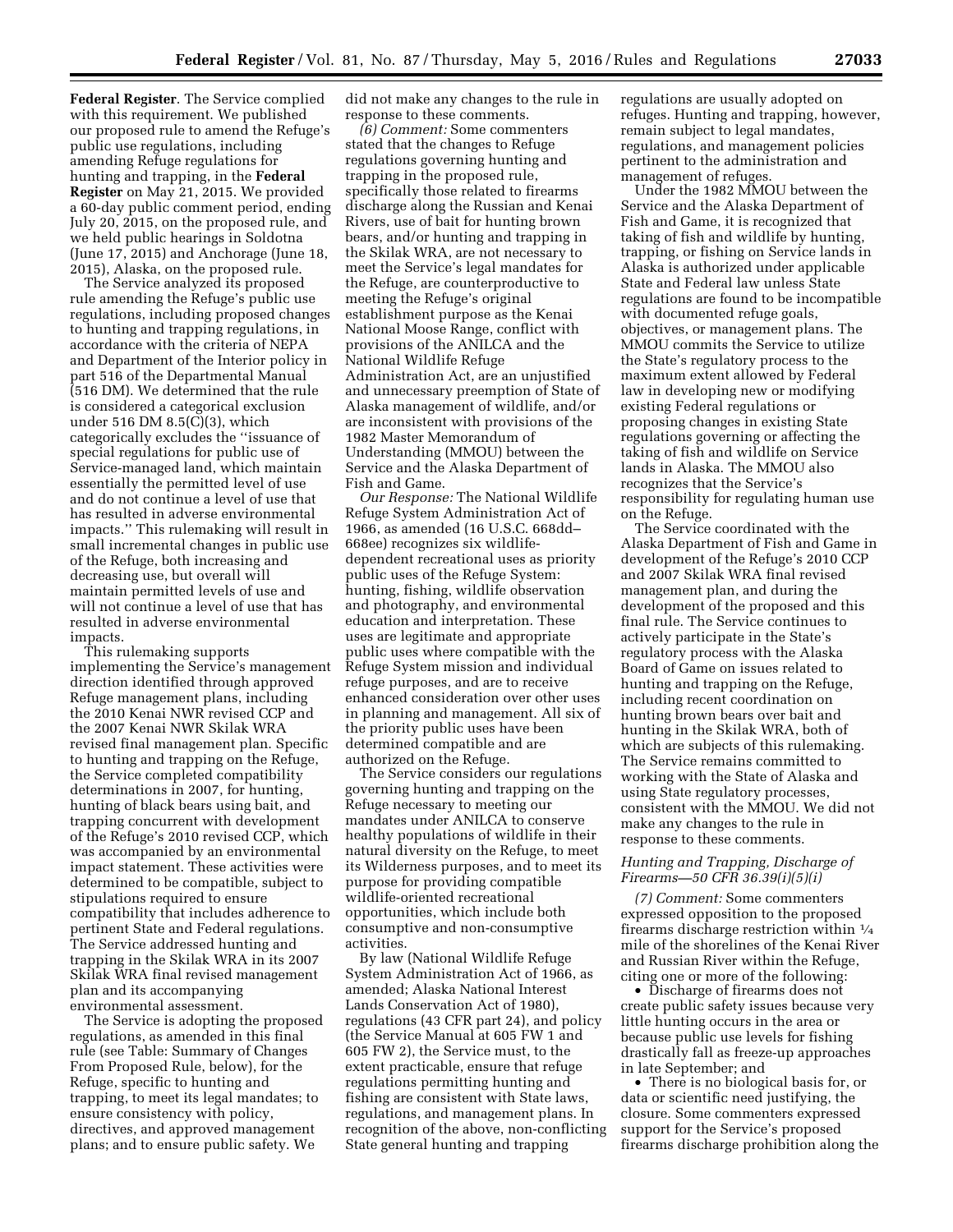Kenai and Russian rivers, citing its benefits to protection of public safety.

*Our Response:* Federal regulations at 50 CFR 36.42(b) provide that in making a determination to close an area or restrict an activity, the Refuge Manager shall be guided by several factors, including public health and safety. Specifically to address public safety issues, the regulations currently prohibit firearms discharge on the Refuge as follows: Firearms may not be discharged within  $\frac{1}{4}$  mile of designated public campgrounds, trailheads, waysides, buildings or the Sterling Highway from the east Refuge boundary to east junction of the Skilak Loop Road (50 CFR 36.39(i)(5)(i)).

As stated in the May 21, 2015, proposed rule, we proposed the firearms discharge prohibition on lands within 1⁄4 mile of the Kenai River shoreline upstream and downstream of Skilak Lake and the Russian River shoreline from its confluence with the Kenai River upstream to the Russian River Falls, with exceptions for the use of shotguns for waterfowl and small game hunting and firearms used while lawfully trapping, specifically to enhance public safety along these intensively used river corridors.

Field observations by Refuge staff and interactions with users and permitted fishing guides and outfitters have documented steadily increasing levels of public use, primarily for fishing but also for river floating (Kenai River only), and associated activities such as hiking and wildlife viewing, on and along the upper Kenai and Russian rivers within the Refuge, and that the timing of relatively heavy use for these activities now includes fall and spring months during ice-free periods. Highest periods of use in fall and spring for fishing occur from September through mid-October and late March through April, respectively. River floating on the upper Kenai River begins in May and extends through October, with highest use levels occurring from June through September. Similarly, high levels of public use occur in the middle Kenai River below Skilak Lake within the Refuge during fall and spring, primarily for fishing. Much of the increased use of both the Kenai and Russian rivers during fall and spring months can be attributed to the increasing popularity of their rainbow trout fisheries.

Publicly available study reports corroborate these observations. For example, a recent recreation study of the Kenai River completed in 2010, by Drs. Douglas Whittaker and Bo Shelby for the Alaska Department of Natural Resources, Division of State Parks and Recreation (Kenai River Recreation

Study, Major Findings and Implications, 2010), reported that perceived crowding on the Upper Kenai River (between Sportsman's Landing and Jim's Landing) in September (when the primary fish targeted are rainbow trout, Dolly Varden, and silver salmon) is as high as for some salmon fisheries occurring during the summer months.

Recent takes of brown bears along the Russian and Kenai rivers during the falls of 2013 and 2014 posed threats to public safety, as bears were shot in close proximity to other users fishing from shore, wading, or boating, and firearms and ammunition with substantial lethal distances were used in areas where sight distances are extremely limited due to vegetation and river meanders. These takes occurred on, along, or immediately adjacent to river shorelines and within the 1⁄4-mile buffer distance established by this rule. In addition, discharge of firearms to ''warn'' or deter bears presents a growing threat to public safety along the Russian and Kenai rivers.

Recently enacted changes to State hunting regulations for brown bears on the Kenai Peninsula have increased the potential for firearms discharge to result in threats to public safety in these areas. Current brown bear hunting season dates of September 1 to May 31 substantially overlap with periods of high public use along the Russian and Kenai rivers during fall and spring (in the 7 years prior to 2008, brown bear hunting season dates were October 15 to October 30).

The Service considers adoption of this rule necessary to reduce threats to public safety posed by discharge of firearms along the Russian and Kenai rivers during periods of high visitation for activities including fishing, river floating, hiking, and wildlife observation. We did not make any changes to the rule in response to these comments.

*(8) Comment:* Some commenters stated that the closure affects the taking of wildlife on Service lands, and consistent with the MMOU between the Service and the Alaska Department of Fish and Game, should be first submitted by the Service to the Alaska Board of Game under the State regulatory process for consideration. Some commenters stated that the area affected by the proposed firearms discharge prohibition is a traditional moose and bear hunting area and the rule will negatively impact these users.

*Our Response:* The Service proposed the amendments to the regulations to enhance public safety along the Kenai and Russian rivers during periods of intensive public use. The rule is not

intended to affect taking of wildlife on the Refuge, and will have negligible impacts on hunting opportunity and harvest levels for the reasons noted below.

This rule allows for continued use of shotguns for waterfowl and small game hunting, and use of firearms while lawfully trapping, along the Kenai and Russian rivers. Waterfowl hunting along the Kenai River currently accounts for the vast majority of hunting activity in the affected area, as it has historically. This rule will have negligible impacts on overall hunting opportunity and harvest levels of black bears, brown bears, and moose on the Refuge, as most hunting activity for these species occurs outside of these river corridors. This rule expands the restriction on discharge of firearms on the Refuge by just under 4,000 acres, or approximately 0.2 per cent of lands in the Refuge currently open to hunting of moose, black bear, and brown bear (totaling over 1.9 million acres). In addition, reasonable opportunities to hunt these species with firearms in the vicinity of the Russian and Kenai rivers for those wishing to do so will continue to be available outside of the 1⁄4-mile river corridors established by this rule.

The MMOU recognizes that the Service has responsibility for regulating human use on refuges in Alaska. Protection of public safety is a critically important responsibility of the Service in managing public use on refuge lands, and the Service deems this rule necessary to enhance public safety on and along these intensively used rivers. The Service remains committed to the terms of the MMOU and will continue to coordinate with the Alaska Board of Game and Alaska Department of Fish and Game on proposals whose intent is to affect the take of fish and wildlife on Service lands. We did not make any changes to the rule in response to these comments.

*(9) Comment:* Some commenters stated that the Service proposed firearms discharge prohibition is not consistent, or does not enhance consistency, with State regulations on firearms discharge with the Kenai River Special Management Area (KRSMA) because it extends beyond KRSMA boundaries, is not date specific, and/or because the State's KRSMA regulations are contingent on the location of developed facilities or dwellings and do not apply to the entire length of the Kenai and Russian rivers. Some commenters requested that the Service consider less restrictive regulations for the discharge of firearms around buildings such as public use cabins in remote areas that are only accessible via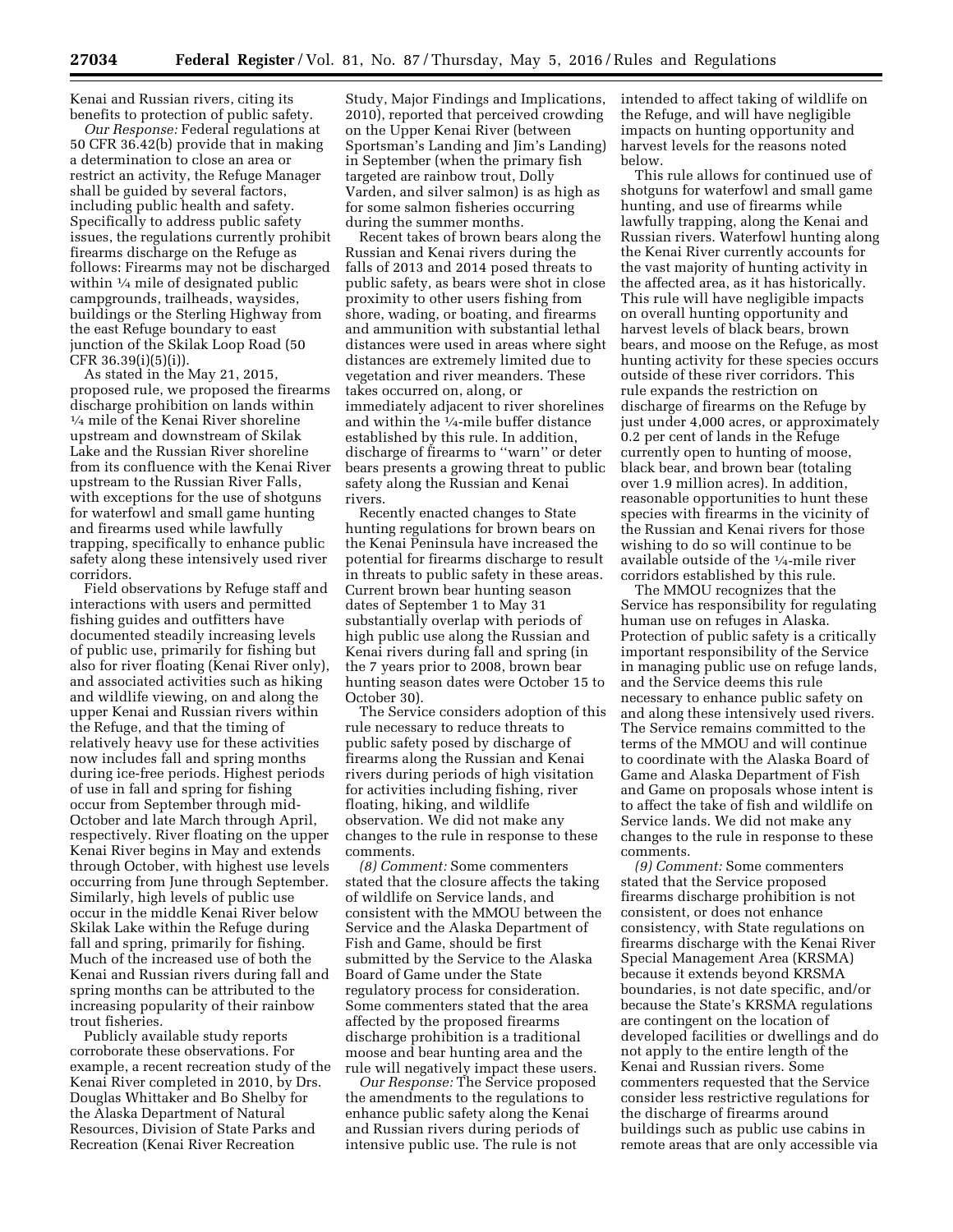boat, snowmobile, or float plane because firearm discharge closer to the cabin does not pose a safety concern.

*Our Response:* While applying to lands and waters within the Refuge and outside of the KRSMA, this rule (including the clarification that the prohibition around buildings includes Refuge public use cabins) is consistent with, and complements, State firearms regulations for the KRSMA. State regulations (11 Alaska Administrative Code (AAC) 20.850) allow the use and discharge of a weapon for the purpose of lawful hunting or trapping in the KRSMA only on Skilak Lake and Kenai Lake, except that shotguns may be discharged below Skilak Lake for purpose of lawful hunting or trapping, from September 1 to April 30 annually. In addition, the discharge of any firearm within the KRSMA is prohibited within  $\frac{1}{2}$  mile of a developed facility or dwelling, except that discharge of a shotgun using steel shot no larger than size T is allowed at a distance of no less than  $\frac{1}{4}$  mile from a developed facility or dwelling.

Consistent with State regulations, the Service's proposed firearms discharge prohibition along the Kenai and Russian rivers does not apply to firearms discharge on or along Skilak Lake. With very few, if any, exceptions, shotguns are used within the KRSMA to hunt waterfowl. Similarly, our regulations allow the use of shotguns for waterfowl hunting (and small game hunting), and allow use of any firearm while lawfully trapping, within the area of the Refuge to which the regulations apply. Allowances for these activities under our proposed rule, and in this final rule, span the season dates (September 1 to April 30) specified in the State regulations, negating a need to specify season dates.

The Service's firearms discharge prohibition along the Russian River is also consistent with and complements U.S. Forest Service regulations restricting use of weapons in the vicinity of recreational facilities, and which apply to an adjoining area of similar size, in the Chugach National Forest from the Russian River's confluence with the Kenai River upstream to the Russian River Falls (36 CFR 261.10(d)). In 2015, the U.S. Forest Service expanded the weapons discharge prohibition in this area to address public safety concerns associated with use of weapons for bear hunting along the Russian River during periods of high public use (36 CFR 261.53(e)).

The prohibition on discharge of firearms within  $\frac{1}{4}$  mile of buildings in the current regulations (50 CFR

36.39(i)(5)(i)) is meant to ensure public safety around buildings used by the public or administratively by Service personnel, and is unrelated to the building's location or the means of transportation used by the public to travel to the building.

Similar to the basis for the Service's regulations, enhancing public safety was the basis for promulgation of State and Federal regulations restricting use of weapons on and/or along the Kenai and Russian rivers adjacent to the Refuge. We did not make any changes to the rule in response to these comments.

*(10) Comment:* Some commenters stated that the Service's proposed rule is contradictory or does not adequately explain why discharging firearms for waterfowl and small game hunting or use of archery equipment does not pose a safety hazard when the use of firearms to take big game does, and that by omission, it appears the Service may be using public safety as justification to preclude a particular form of hunting.

*Our Response:* While restricting the use of firearms, this rule allows for continued use of shotguns for waterfowl and small game hunting and use of firearms to dispatch animals while lawfully trapping. Waterfowl hunting is currently and has historically been the primary hunting activity conducted in the affected area, and it occurs primarily along the Kenai River below Skilak Lake. The use of shotguns in the areas traditionally used for waterfowl (and small game hunting) along the Kenai River poses minimal public safety concerns because of the locations and manner in which these activities are conducted and due to the more limited travel distances of shotgun ammunition used for waterfowl and small game hunting. Trapping seasons do not overlap with periods of high visitation, as the river corridors receive substantially less public use during winter. The Service therefore does not consider prohibitions on firearms discharge for these activities to be warranted. The Service also believes that use of archery equipment poses negligible risks to public safety in the affected area. We did not make any changes to the rule in response to these comments.

*(11) Comment:* Some commenters expressed concern that the firearms discharge prohibition along the Kenai and Russian rivers would preclude use of firearms for personal protection, and suggested modification to allow for such use.

*Our Response:* Neither the Service's current regulations nor this rule prohibiting firearms discharge in certain areas of the Refuge preclude the

possession and/or use of firearms to take game in defense of life and property as defined under State law (5 AAC 92.410). We have amended this final rule to specifically state that the firearms discharge prohibition does not preclude the use of firearms to take game in defense of life and property as defined under State law.

# *Hunting and Trapping Over Bait—50 CFR 36.39(i)(5)(ii)*

*(12) Comment:* Some commenters stated that the Service has not provided adequate information or justification nor completed required administrative processes necessary to preempt a recently adopted State regulation that allows for take of brown bears at black bear bait stations; the Service also has not explained adequately how it used the State's regulatory process in a manner consistent with the Master Memorandum of Understanding between the Service and the Alaska Department of Fish and Game. A commenter noted this prohibition in the proposed rule is an unnecessary replication of an existing Refuge special use permit stipulation.

*Our Response:* Federal regulations at 50 CFR 36.42(b) provide that in making a determination to close an area or restrict an activity, the Refuge Manager shall be guided by several factors, including public health and safety, resource protection, and other management considerations necessary to ensure an activity or area is being managed in a manner compatible with the purposes for which the Refuge was established.

As stated in the May 21, 2015, proposed rule (80 FR 29277), current Refuge regulations (50 CFR 36.39(i)(5)(ii)) specify that hunting black bears over bait on the Refuge requires a special use permit (FWS Form 3–1383– G). This requirement was promulgated in the 1980s (51 FR 32297) in recognition of issues associated with use of bait for hunting black bears on the Refuge, and the need to further regulate this method of take to ensure compatibility of this activity. The intent of this requirement has always been, and continues to be, to authorize the use of bait for the take of black bears only. This restriction is explicitly stated in the terms and conditions of the current Refuge special use permit issued for black bear baiting: ''Hunting over bait is prohibited on the Kenai National Wildlife Refuge, with the exception of hunting black bears as authorized under the terms and conditions of this Special Use Permit.''

The Service considers the clarification concerning hunting over bait that we are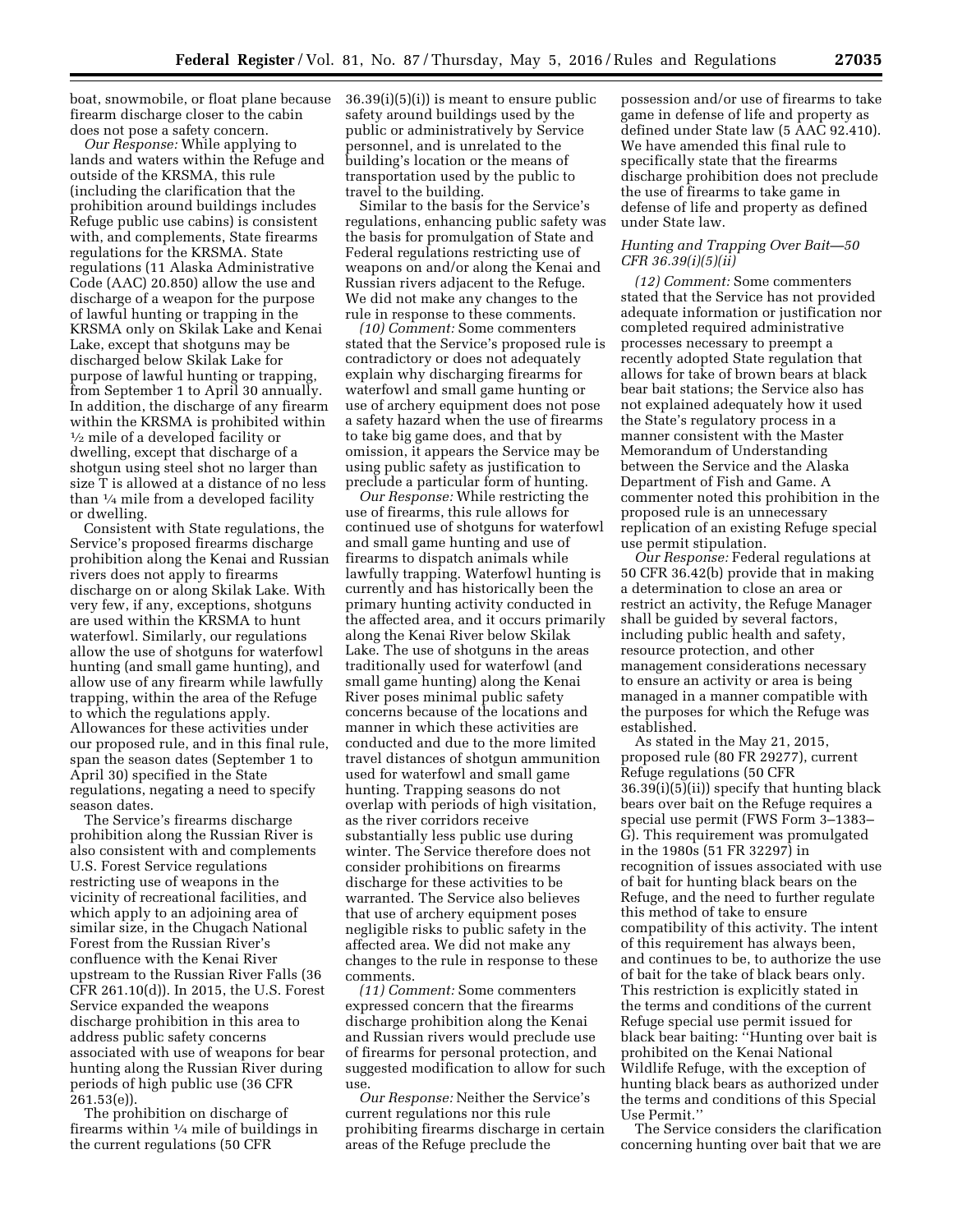making in this final rule at 50 CFR 36.39(i)(5)(ii) necessary to meeting our mandates under ANILCA to conserve healthy populations of wildlife in their natural diversity on the Refuge, to meet the Refuge's Wilderness purposes, and to meet the Refuge's purpose for providing compatible wildlife-oriented recreational opportunities (both consumptive and non-consumptive). Specific to use of bait to take brown bears, the Service considers allowance of this method to be inconsistent with these mandates due to its potential to result in overharvest of this species, with accompanying population-level impacts, due to its high degree of effectiveness as a harvest method and the species' low reproductive potential. The Service also believes that baiting of brown bears has potential to modify bear behavior and increase human-bear conflicts, and that allowance of this method to take brown bears on the Refuge would result in increased baiting activity and pose an increased risk to public safety. These issues are further discussed in our response to Comment (13), below.

In 2013, the Service formally communicated its regulatory requirement limiting hunting over bait to the take of black bears, and our intent to maintain this requirement, to the State of Alaska in advance of the Alaska Board of Game's adoption of a State regulation that allows take of brown bears at black bear bait stations on the Kenai Peninsula. In addition, the Service requested that Refuge lands be excluded should this State regulation be adopted.

Codifying the Service's special use permit stipulation that prohibits hunting over bait with one exception for hunting of black bears provides additional notice to the public of this restriction, clarifies our longstanding intent to authorize only the take of black bears at permitted bait stations on the Refuge, and is consistent with meeting Refuge purposes under ANILCA. The Service deems this additional notice and clarification necessary in light of the Alaska Board of Game's 2013 adoption of a regulation allowing the take of brown bears at registered black bear baiting stations on the Kenai Peninsula. We did not make any changes to the rule in response to these comments.

*(13) Comment:* Some commenters expressed opposition to prohibiting harvest of brown bears over bait, stating that it is not biologically justified because the Refuge brown bear population is higher than the Service believes it is, that baiting allows for selective harvest of bears, and that

studies have shown that baiting does not result in food-conditioning of bears. Some commenters stated that baiting for bears (brown and black) can be conducted under recognized principles of sustained yield management; that adequate protections exist under State management, including reporting requirements and limiting harvest of female bears, to minimize the potential for overharvest; and that the sex composition of the recent brown bear harvest at bait stations on the Kenai Peninsula, which was predominantly male bears, further supported that hunting brown bears over bait was consistent with sustained yield management.

*Our Response:* Allowance of take of brown bears at black bear baiting stations was one of several changes that substantially liberalized State regulations for sport hunting of brown bears on the Kenai Peninsula beginning in 2012. Harvest levels, and overall human-caused mortalities, of brown bears increased substantially following the changes in State hunting regulations enacted in 2012 and 2013, with resulting impacts on the Kenai Peninsula's brown bear population. On average, 21 brown bear human-caused mortalities (hunting and nonhunting) occurred annually on the Kenai Peninsula from 1995 through 2011. From 2012 to 2014, the annual average nearly tripled to 61 bears. Humancaused mortalities during this period totaled 184 brown bears, 148 of which were taken by hunters. Human-caused mortalities in 2013 (71) and 2014 (69) were over 6 times the 50-year annual average of 11 brown bears killed from 1961 through 2011.

The Kenai brown bear population was estimated in 2010 through a joint field study conducted by the Refuge and U.S. Forest Service. This DNA-based markrecapture study generated a Kenai Peninsula-wide brown bear population estimate of 582 bears (95 percent lognormal confidence interval of 479 to 719 bears). This study and its results were peer-reviewed and recently published in the Journal of Wildlife Management (Morton *et al.* 2016). The Service considers this to be the best available scientific estimate of this population.

Population modeling by the Service (using the model Vortex 9.9) suggested that known human-caused mortality of Kenai Peninsula brown bears from 2012 to 2014, following changes in State brown bear hunting regulations, reversed the previous increasing trajectory of the brown bear population and resulted in a decline of approximately 18 percent (a modeled

decline from the 2010 population estimate of 582 bears to 478 bears).

In 1998, due to concerns about population status, habitat loss and increasing levels of human-caused mortality, the Alaska Department of Fish and Game classified the Kenai brown bear population as a ''population of special concern.'' Using the 2010 population estimate and brown bear demographic data obtained from ongoing telemetry studies, modeling (Vortex 9.9) also suggested that similar levels of human-caused mortality of brown bears documented from 2012– 2014 (primarily resulting from sport hunting) would continue to reduce the brown bear population to levels similar to those which in the recent past posed conservation concerns. The Service deemed this rapid reduction of the Kenai Peninsula brown bear population, along with the potential for continued decline, to be inconsistent with meeting its legal mandates to conserve healthy wildlife populations (including brown bears) in their natural diversity on the Refuge, to provide for wildlife-oriented recreational opportunities that include both consumptive and non-consumptive activities, and to meet the Refuge's Wilderness purposes; therefore, the Service implemented closures to brown bear sport hunting on the Refuge in 2013 and 2014. Additional information regarding the Service's recent management of sport hunting of brown bears on the Refuge, which also provides greater detail on Kenai brown bear management history, population status and dynamics, and modeling results, is available as part of the rulemaking administrative record, available at Kenai National Wildlife Refuge.

Annual harvests of brown bears in 2013 and 2014 in Game Management Unit (GMU) 7 on the Kenai Peninsula demonstrate the increased effectiveness of hunting this species over bait. According to Alaska Department of Fish and Game harvest statistics, the 2013 harvest of brown bears in GMU 7 prior to baiting being legalized was 12 bears during a 198-day season. In 2014, harvest during a 189-day season was 38 brown bears, of which 28 (77 percent) were harvested over bait. Since becoming legal for the first time in spring 2014, harvest of brown bears at bait stations has accounted for the majority of brown bear harvest on the Kenai Peninsula. In 2014, 62 percent (40 of 65) of bears harvested were taken over bait. As of January 2016, preliminary 2015 harvest statistics available from the Alaska Department of Fish and Game indicate that 89 percent (16 of 18) of bears taken in spring and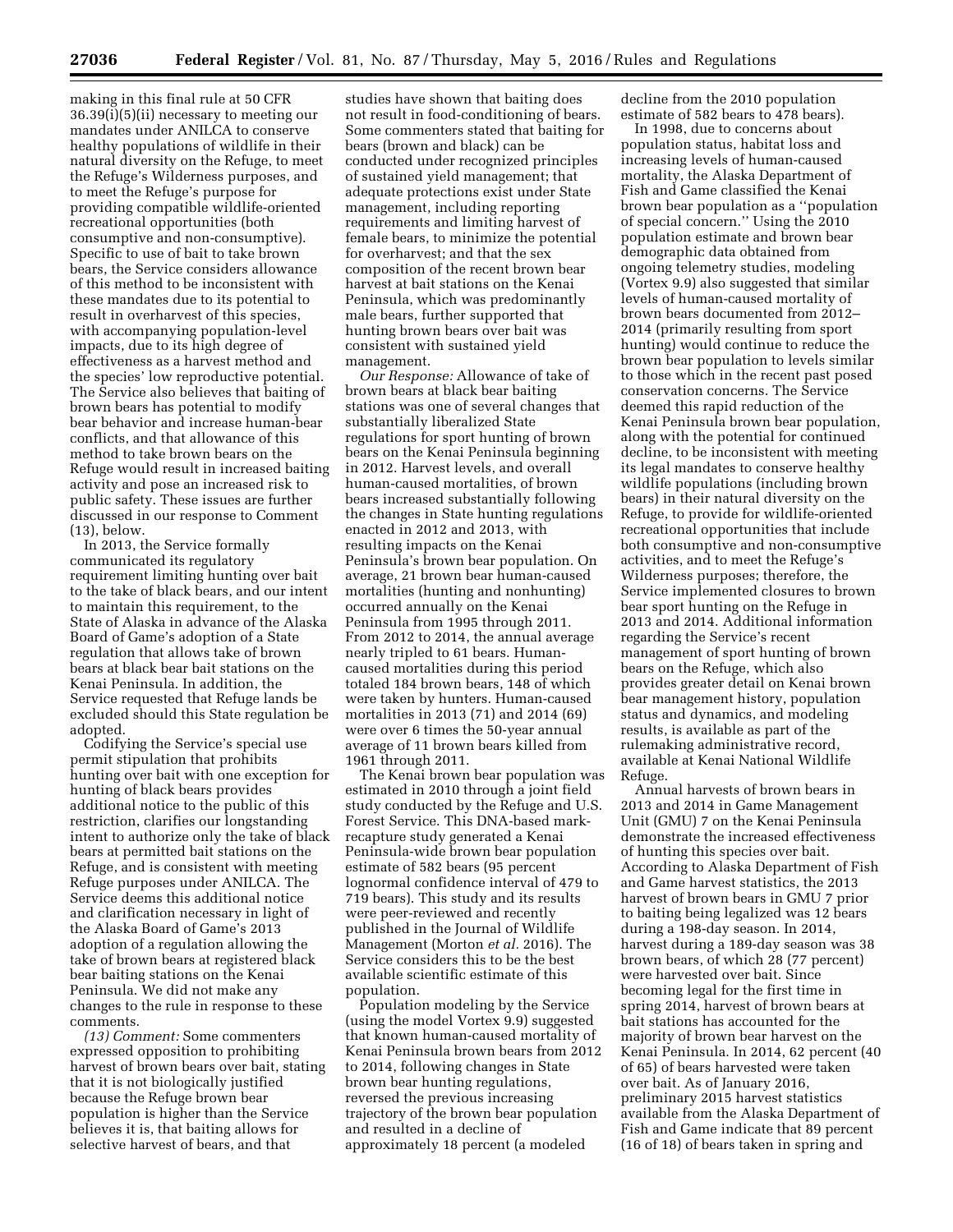59 percent (16 of 27) of bears legally taken by sport hunters overall have been harvested over bait.

Adherence to harvest caps for adult female bears and overall human-caused mortality can help ensure sustainability of harvests. However, based on our modeling (using Vortex 9.9), humancaused mortality of brown bears at current harvest caps (maximums of 12 adult female bears and 60 bears overall), provided in formal direction to the Alaska Department of Fish and Game by the Alaska Board of Game in 2015, would result in a continued reduction of the Kenai brown bear population. Based on best available scientific information and population modeling using the Vortex 9.9 model, the Service believes that allowance of take of brown bears over bait on the Refuge would increase human-caused mortality of Kenai brown bears to levels which would continue to reduce the population, with potential to result in conservation concerns for this population. We also note that the sex and age composition of the brown bears harvested over bait on the Kenai Peninsula in 2014 and 2015 represents a small and short term sample, and may not be representative of harvest composition over a longer period of time.

The Service believes that a cautious approach to management of Kenai Peninsula brown bears is scientifically warranted due to several factors. The Service must consider these factors in ensuring that hunting is administered on the Refuge in a manner that ensures that the Service's legal mandates are met, and they underlie our decision to maintain existing regulations that restrict harvest over bait to take of black bears only. Black bears occur in much higher densities than brown bears on the Kenai Peninsula, have higher reproductive potential than brown bears, and as such can support higher harvest levels and are less susceptible to overharvest. Conversely, brown bears have one of the lowest reproductive potentials of any North American mammal, and at current densities, the Kenai brown bear population remains a relatively small population (Morton *et al.* 2016) that is highly sensitive to adult female and overall human-caused mortality levels. Genetics studies have determined that Kenai brown bears comprise an insular population (reported in the Canadian Journal of Zoology in 2008 by Jackson *et al.*), which means that immigration from mainland Alaska will not assist in sustaining the population, and that Kenai brown bears have very low haplotypic genetic diversity (Jackson *et al.* 2008), which has unknown but

potentially important conservation implications. The Kenai brown bear population will continue to be strongly influenced by habitat loss and fragmentation and multiple potential sources of human-caused mortality as the human population continues to grow on the Kenai Peninsula and recreational use of public lands increases. Finally, timely and accurate monitoring of the status of the Kenai Peninsula brown bear population is extremely difficult at best, costs associated with monitoring are high, and funding for monitoring is usually limited and never guaranteed. This is important given that the increased effectiveness of harvesting brown bears over bait would likely mask the effects of reduced bear densities on harvest success, thereby increasing potential for overharvest in the absence of adequately rigorous population monitoring.

Maintaining our existing limits on hunting over bait is also intended to minimize the potential for public safety issues associated with conditioning brown bears to human foods commonly used at bait stations. While baiting for black bears is currently allowed on the Refuge and has potential to create foodconditioned bears, we would expect increased baiting activity and increased potential for human-bear conflicts if take of brown bears over bait were allowed. The number of permitted black bear baiting stations on the Kenai Peninsula increased from roughly 300 in years prior to, to just over 400 bait stations each year following (2014 and 2015), adoption of State regulations allowing harvest of brown bears over bait. It is well documented that foodconditioning of bears results in increased potential for negative humanbear encounters and increased risk to public safety (as reported by Herrero in 1985 in the book *Bear attacks: their causes and avoidance,* and by Herrero and Fleck in 1990 in Bears: Their Biology and Management, Volume 8, A Selection of Papers from the Eighth International Conference on Bear Research and Management). There is also an increased likelihood that foodconditioned bears would be killed by agency personnel or in defense of life or property. Consistent with Service policy on managing recreational uses in a manner that helps ensure public safety, the Service actively promotes food storage and other practices aimed specifically at reducing the potential for human-bear conflicts.

We did not make any changes to the rule in response to these comments.

(*14) Comment:* Some commenters expressed support for prohibiting take of brown bears at bait stations, citing one or more of the following:

• Legalization of this practice by the State in support of predator control is not appropriate on refuges;

• The practice is unethical and conflicts with principles of ''fair chase'' hunting; and

• The practice poses a threat to public safety.

Most of these commenters also noted that the Service should also prohibit baiting of black bears on the Refuge for the same reasons.

*Our Response:* Codifying this prohibition as part of the Refuge's public use regulations provides additional notice to and clarification for the public of the Service's longstanding intent to authorize only the take of black bears at permitted bait stations on the Refuge. The Service last evaluated black bear baiting through a 2007 compatibility determination, and found the activity to be compatible. We did not make any changes to the rule in response to these comments.

### *Hunting and Trapping in Skilak Wildlife Recreation Area—50 CFR 36.39(i)(6)*

*(15) Comment:* Some commenters expressed opposition to the Service's proposed hunting and trapping regulations for the Skilak WRA, citing one or more of the following:

• State-managed hunting and trapping in the Skilak WRA is compatible with Service public use objectives to provide opportunities for wildlife viewing in the area;

• The Service has not provided biological data demonstrating the need for the closures to meet these objectives;

• The closures are inconsistent with ANILCA and/or Service policy governing management of wildlifedependent recreational uses because they inappropriately favor one compatible use (wildlife viewing) over another (hunting);

• The closures set a precedent that the Refuge would be the only National Wildlife Refuge in Alaska that has an area set aside for one user group;

• The closures violate ANILCA by creating a conservation area within an existing conservation unit;

• Limitations on wildlife viewing in the Skilak WRA were more dependent upon terrain, weather, season, time of day, and other factors than sustainable harvests of wildlife; and

• Hunting of predators is needed to balance wildlife populations, prevent the area's moose population from being overrun, and provide visitors with opportunities to enjoy a wider variety of wildlife.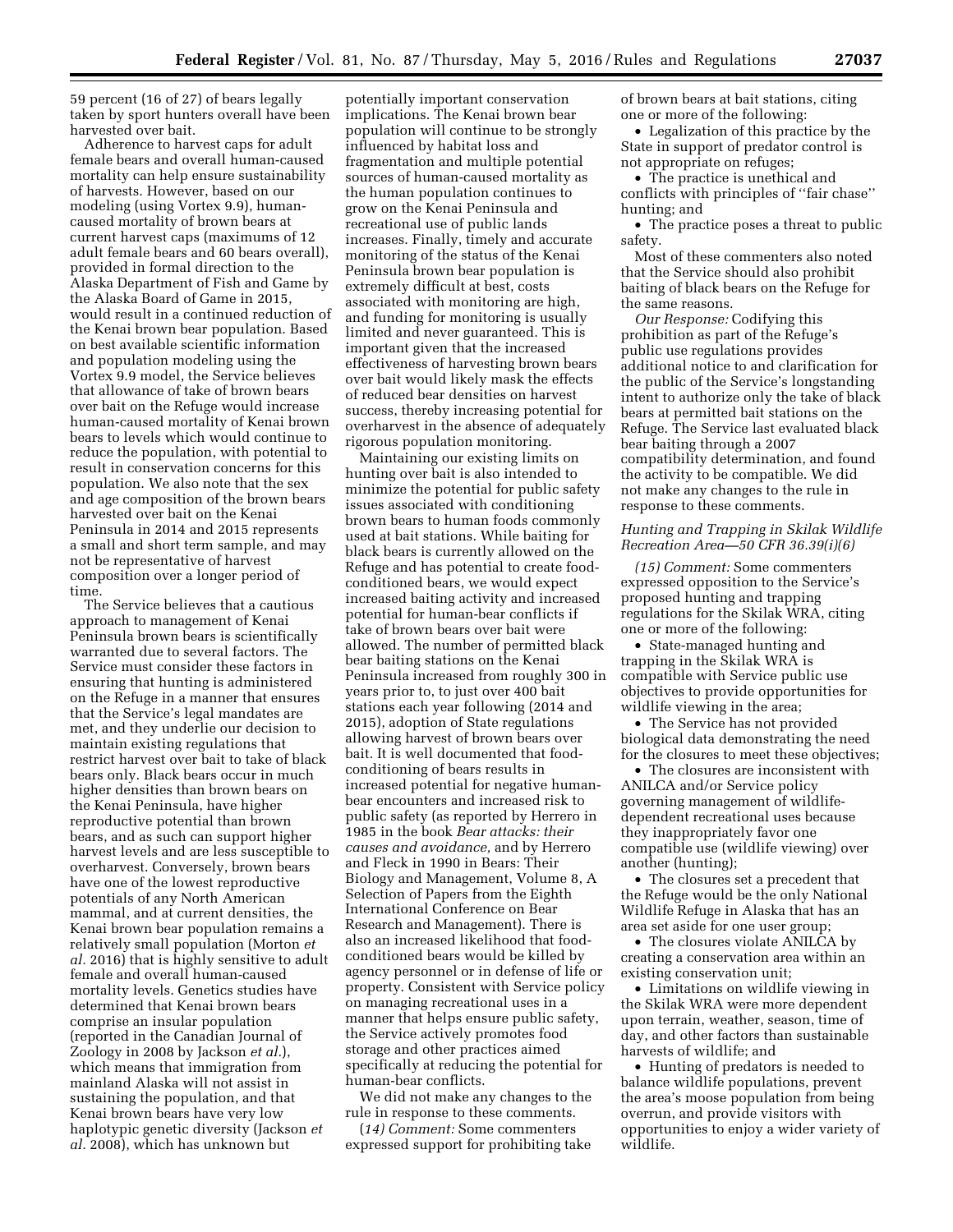Some commenters expressed support for the Service's proposed hunting and trapping regulations for the Skilak WRA, citing one or more of the following:

• Managed as it currently is, the Skilak WRA is an extremely valuable public asset;

• The Skilak WRA is an outstanding opportunity for the Refuge to fulfill its wildlife viewing, photography, and environmental education and interpretation mandates on the Refuge, but only if harvest is restricted. Additional hunting in the Skilak WRA would degrade, undermine, and conflict with public opportunities for other recreation and education that have been provided for 30 years; and

• The proposed regulations are necessary to meet goals and objectives of approved refuge management plans and legal mandates to maintain healthy populations of wildlife on refuges.

*Our Response:* The Skilak WRA is a 44,000-acre area of the Refuge that has, since 1985, been managed with a primary emphasis on providing the public enhanced opportunities for wildlife viewing, and environmental education and interpretation. The Service has worked extensively with the Alaska Department of Fish and Game and the Alaska Board of Game over the years in planning and implementing management direction, including management of hunting and trapping, in the Skilak WRA.

In 1985, the Service released a record of decision for the Refuge's first comprehensive management plan. A directive of this plan was the establishment of a special area, the ''Skilak Loop Special Management Area,'' that would be managed to increase opportunities for wildlife viewing, and environmental education and interpretation. In December 1986, the Service, working closely with the Alaska Department of Fish and Game, identified specific goals for providing wildlife viewing and interpretation opportunities, and hunting and trapping opportunities were restricted so that wildlife would become more abundant, less wary, and more easily observed. Regulatory proposals that prohibited trapping, allowed taking small game by archery only, and provided a moose hunt by special permit were developed and approved by the Alaska Board of Game in 1987. Hunting of all other species was prohibited. These State of Alaska regulations remained in effect until 2013, with modifications to allow for a youth-only firearm small game hunt in a portion of the area in 2007, and for the use of falconry to take small game in 2012.

In 2005, the Alaska Board of Game adopted a proposal to allow firearms hunting of small game and fur animals (as practical matter in the area, fur animals would include lynx, coyote, beaver, red fox and squirrel), but subsequently put that State regulation on hold pending the Service's development of an updated management plan for the area. The Service initiated a public planning process with a series of public workshops in November 2005, and evaluated management alternatives through an environmental assessment, which was made available for public review and comment in November 2006.

The Service released a finding of no significant impact, and the Kenai NWR Skilak WRA revised final management plan was released in June 2007. This plan reaffirmed the overall management direction for the Skilak WRA as a special area to be managed primarily for enhanced opportunities for wildlife viewing and environmental education and interpretation, while allowing other non-conflicting wildlife-dependent recreational activities. The plan maintained longstanding restrictions on hunting (including hunting of fur animals) and a trapping closure, with the exception of adding a ''youth-only'' small game firearms hunt in the western portion of the area. In 2007, the Alaska Board of Game adopted State regulations maintaining the closures and restrictions, and opening the 'youth-only" small game firearm hunt.

Consistent with its 2007 Skilak WRA final revised management plan, the Service enacted a permanent closure restricting hunting and closing trapping in the Skilak WRA in November 2013 (see 78 FR 66061, November 4, 2013), which mimicked State of Alaska hunting and trapping regulations for the area in effect prior to 2013. The Service implemented this current closure in response to action taken by the Alaska Board of Game in March 2013, which opened the Skilak WRA to taking of lynx, coyote, and wolf within the area under State hunting regulations. Under this new State regulation, which became effective July 1, 2013, taking of these species is allowed during open hunting seasons from November 10 to March 31. In advance of this action, the Service requested that the Alaska Board of Game not adopt the proposal establishing these regulations because it would be inconsistent with Refuge management objectives for the area, and advised that doing so would require the Service to maintain restrictions on the hunting of these species under its own authorities.

A primary basis for the Service's decision to issue this permanent closure

was first recognized in the original 1986 management goals and specific management objectives for furbearers, which led to the closure of hunting and trapping of these species in the Skilak WRA. Furbearers such as wolves, coyote, and lynx occur in relatively low densities, and are not as easily observed as more abundant and/or less wary wildlife species. Annual removal of individual wolves, coyote, or lynx from the Skilak WRA, and/or a change in their behavior, due to hunting (or trapping) would reduce opportunities for the public to view or photograph or otherwise experience these species. While we concur that factors such as terrain, vegetation, and time of day affect wildlife viewing, visitors to the Skilak WRA experience and learn about these species in a variety of ways, such as observing tracks, hearing vocalizations, or observing other signs of the species. Similarly, Refuge environmental education and interpretation programs that benefit from enhanced opportunities provided in the area to view or otherwise experience these species would be negatively impacted. Even in the absence of area-specific scientific studies and data, it is a reasonable conclusion that annual harvest would maintain reduced densities, and/or affect behavior, of these species in the Skilak WRA and degrade opportunities for wildlife observation, photography, and environmental education and interpretation, given the area's small size, its accessibility by road, proximity to population centers, and likely hunting (or trapping) pressure.

Minimizing conflicts between nonconsumptive and consumptive users of the Skilak WRA and ensuring public safety also continue to be important considerations for how hunting and trapping is managed in the area. While highest levels of public use in the Skilak WRA occur in the summer months, observations by Refuge staff and records of use of Refuge public use cabins indicate that fall and winter recreational use of the area for many activities, including hiking, general nature observation and photography, night sky observation, cross country skiing, and winter camping, is substantial and increasing. Given this increased public use during winter, the Service believes that allowing hunting (or trapping) of wolves, coyotes, and lynx during winter months in the Skilak WRA would increase the potential for conflicts between users and safety issues.

Providing environmental education and interpretation for the public, and for ''wildlife-oriented'' recreational uses, which includes non-consumptive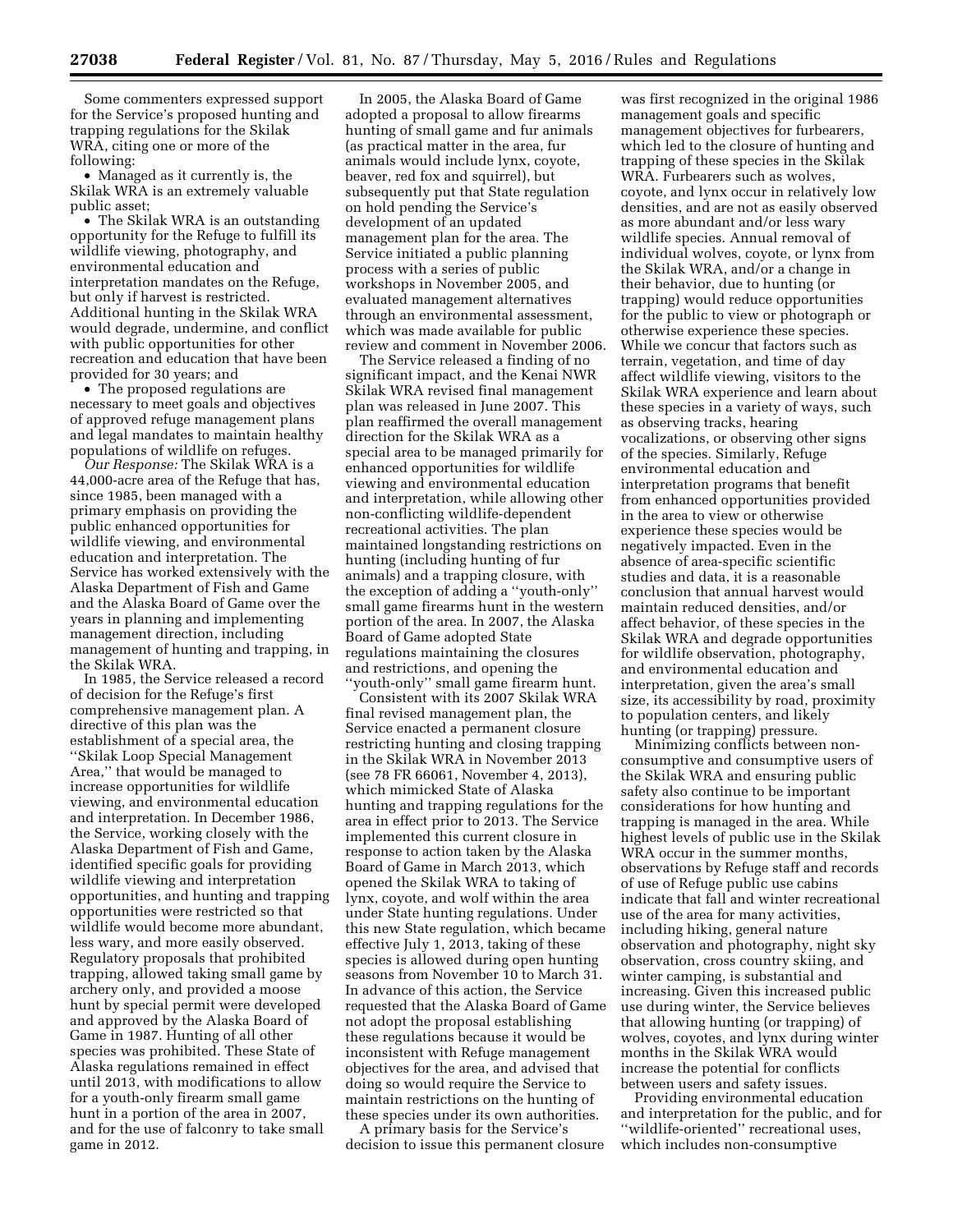activities such as wildlife viewing as well as hunting and fishing, are legally mandated Refuge purposes under ANILCA. These two purposes are in fact unique purposes to this Refuge among all refuges in Alaska. Meeting Refuge public use objectives in the Skilak WRA is consistent with and directly supports meeting these Refuge purposes. Regulating non-conflicting hunting activities and the use of firearms in the Skilak WRA in a manner that supports meeting all Refuge purposes, minimizes conflicts among user groups, and enhances public safety is necessary to ensure the compatibility of hunting as an authorized use on the Kenai NWR.

Management that provides for emphasis on non-consumptive uses in the Skilak WRA, while allowing for non-conflicting hunting activities and enhancing public safety, is also consistent with Service policy at 605 FW 1 for managing wildlife-dependent recreational uses on National Wildlife Refuges. Hunting and trapping of lynx, coyote, and wolves under State of Alaska regulations remains authorized on over 97 percent of the Refuge (over 1.9 million acres).

The final rule codifies the Service's November 2013 permanent hunting restrictions and trapping closure, established in accordance with 50 CFR 36.42, in the Skilak WRA (78 FR 66061, November 4, 2013). This rule supports implementation of the Service's 2007 final revised management plan for the Skilak WRA, which reaffirmed management objectives for the area established under the Refuge's 1985 Comprehensive Management Plan. We did not make any changes to the rule in response to these comments.

*(16) Comment:* Some commenters stated that the Service's hunting and trapping closures would not improve wildlife viewing opportunities in the Skilak WRA because the Service has failed to fully implement its facilities and habitat plans for the area, or that additional infrastructure would benefit wildlife viewing opportunities.

*Our Response:* To further development of wildlife viewing, and environmental education and interpretation opportunities, in 1988, the Service prepared a step-down plan for public use facility management and development, and renamed the area the Skilak WRA. Over \$5 million in improvements to existing, and development of new, visitor facilities occurred in ensuing years as funding permitted, and included new and improved roads, scenic turn-outs, campgrounds, hiking trails, interpretive panels and information kiosks, viewing platforms, and boat launches. While not

all planned developments have been completed, the Refuge currently maintains 8 facility access roads, 8 public campgrounds, 3 public use cabins, 10 hiking trails (totaling just over 20 miles), 3 scenic overlooks, 11 boat launches, 12 informational kiosks and numerous interpretive panels, and 13 developed parking areas within the Skilak WRA in support of meeting its public use management objectives for the area. The Service has also implemented small-scale habitat management projects within the Skilak WRA. The Service will continue to develop recreational infrastructure and habitat projects in the area, consistent with approved management plans, as allowed by available funding and staffing. We did not make any changes to the rule in response to these comments.

#### *Fishing—50 CFR 36.39(i)(7)*

*(17) Comment:* A commenter requested that dates of a fishing closure for an area 100 feet upstream and downstream of the Russian River Ferry dock on the south shore of the Kenai River be changed from June 1 to August 15 to June 11 to August 20 to provide consistency with State sport fishing regulations. One commenter opposed the closure stating it was unnecessary.

*Our Response:* In this final rule, we eliminate those fishing closure dates and specify that the closure is in effect during hours of operation of the Russian River Ferry. Ferry operations open concurrent with the opening day of recreational fishing for salmon and resident fish species in the area in June, and operations typically continue through Labor Day. We believe this change simplifies the rule while continuing to meet the intent of the existing regulations to enhance public safety in the vicinity of the Ferry dock and landing area.

# *Public Use Cabin and Camping Area Management—50 CFR 36.39(i)(8)*

*(18) Comment:* Several commenters expressed opposition to the Service's proposal to prohibit dispersed camping in an area within 100 yards of the banks of the Kenai River along two sections of the River within the Refuge (upper Kenai River and Middle Kenai River), citing loss of traditional camping opportunity, impacts to visitor safety and increased risks to personal property, and expansion of habitat impacts from new trail and campsite development and use; some commenters supported this prohibition, citing the benefits of riverbank habitat protection. Some commenters stated the need for this prohibition was not adequately

justified. Some commenters noted that while the prohibition was addressed for the upper Kenai River in the Refuge 2010 CCP, a similar prohibition for the Middle Kenai River had not been previously considered by the Service through a public process and additional evaluation, and public input was needed.

*Our Response:* The prohibition on dispersed camping within 100 yards of the banks of the upper Kenai River in this rule implements decisions from the Refuge's 2010 CCP and the record of decision for its accompanying environmental impact statement. River bank closures along the Kenai River are commonly used by resource agencies to protect sensitive riparian vegetation, which is subject to trampling, resulting in degradation of salmon rearing habitat. In the May 21, 2015, proposed rule, the Service proposed to implement this decision with a modification to allow for some dispersed camping along the upper Kenai River at designated sites. We chose this approach to enhance natural resource protection by reducing camping impacts along the upper Kenai River while allowing for some historical along-river camping use to continue. We have completed an evaluation of existing camping sites along the upper Kenai River and have identified 10 sites that will be designated for dispersed camping. These sites are identified on a map available on *[http://](http://www.regulations.gov) [www.regulations.gov](http://www.regulations.gov)* under Docket No. FWS–R7–NWRS–2014–0003 as a supporting document for this rulemaking. This map will also be available to the public electronically on the Refuge Web site (*[http://](http://www.fws.gov/refuge/kenai/) [www.fws.gov/refuge/kenai/](http://www.fws.gov/refuge/kenai/)*) and at the Refuge Headquarters.

The May 21, 2015, proposed rule included the same camping restrictions for the Middle Kenai River within the Refuge. We have decided not to address dispersed camping along the Middle Kenai River within the Refuge in this rulemaking. The Service will continue coordination with the State on management issues affecting the Middle Kenai River, and will monitor and evaluate camping along the upper Kenai River and use the results of monitoring to inform a future public planning process. This final rule reflects this decision.

### *Other Uses and Activities—50 CFR 36.39(i)(9)*

*(19) Comment:* A commenter stated that the proposed restriction on group size to 15 people in the Swanson River and Swan Lake Canoe routes was a substantive change to current management and is not adequately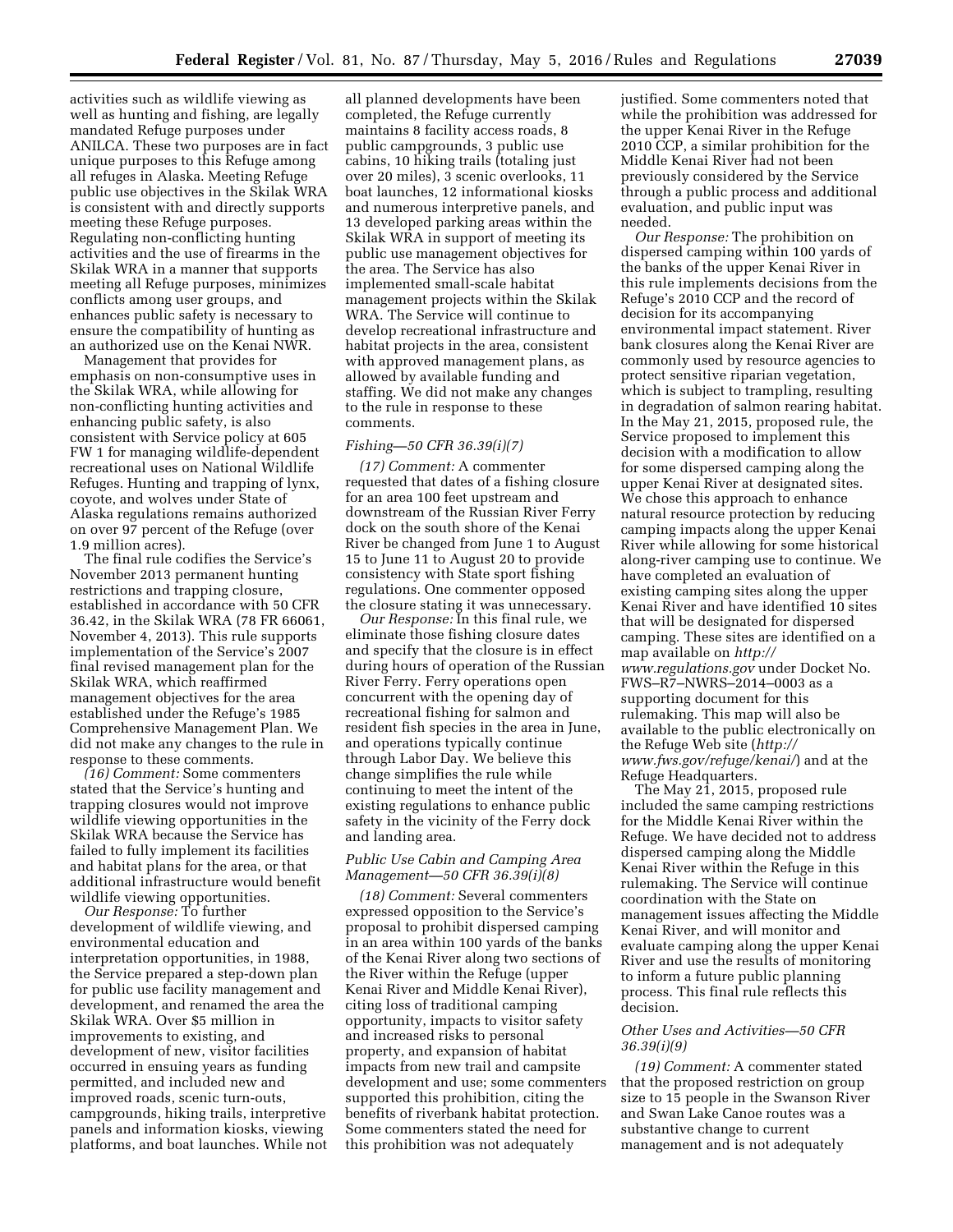justified in the proposed rule. Some commenters stated that the rule should be modified to reflect that larger group sizes may be permitted at the discretion of the Refuge Manager, consistent with a decision in the 2010 Refuge CCP.

*Our Response:* Group size in the Swanson River and Swan Lakes Canoe Routes is limited to 15 people under current Refuge regulations (see 50 CFR 36.39(i)(7)(vii)). In this final rule, we amend the regulations to state that larger group sizes may be allowed at the discretion of the Refuge Manager through issuance of a special use permit.

*(20) Comment:* A commenter requested that the Service consider allowing use of bicycles and wheeled game carts on Refuge trails open to horses or snowmobiles; another commenter stated that industrial roads should be opened to bicycle use. A commenter was opposed to the allowance of wheeled game carts on industrial roads.

*Our Response:* Use of non-motorized wheeled vehicles, which includes bicycles, are allowed only on roads open to public vehicular access under current Refuge regulations (see 50 CFR  $36.39(i)(7)(v)$ ). Use of bicycles on industrial roads within the Refuge is prohibited to protect public safety given the year-round use of these roads by large trucks and heavy equipment. In the proposed rule, the Service proposed to allow the use of wheeled game carts on industrial roads by hunters using these roads on foot for hunting access. We consider this a minor and reasonable change with little potential to impact habitats and/or public safety. Bicycle and/or game cart use of hiking trails and backcountry areas pose more substantive issues because of their potential to impact habitats, create conflicts between trail users, and pose public safety issues. In 2007, the Service evaluated compatibility of several Refuge activities involving general public access, recreation, and transport methods that are non-motorized, including bicycling. In that evaluation, we determined that, subject to Refuge regulations that restrict it to maintained roads open to public vehicular access, which are in place to prevent harm to refuge resources, bicycling was a compatible activity. We did not make any changes to the rule in response to these comments.

*(21) Comment:* One commenter stated that additional Refuge trails, including trails in the Skilak Lake area, should be closed to horseback riding and packstock use.

*Our Response:* We proposed, and in this rule make final, a prohibition that

horses or other packstock are not allowed on the Fuller Lakes Trail and on all trails within the Skilak WRA and the Refuge Headquarters area. We did not make any changes to the rule in response to this comment.

*(22) Comment:* Some commenters stated that amending Refuge regulations to allow for noncommercial collection of natural resources (berries, edible plants, shed antlers) is not necessary, as commercial harvest is already prohibited on Alaska refuges and recreational activities are authorized as long as they are compatible with Refuge purposes. The commenters recommended that these uses be addressed through a compatibility determination, as has been the done on other Alaska refuges. A commenter stated that daily and annual limits on the number of shed antlers that could be collected were unnecessary and overly restrictive.

*Our Response:* Recreational activities, including but not limited to hunting, fishing, nature observation, photography, boating, camping, hiking, picnicking, and other related activities are generally authorized, if compatible (50 CFR 36.31(a)) on refuges in Alaska. This is a regulatory interpretation to implement apparent Congressional intent of ANILCA and often is referred to ''Alaska Refuges are open unless closed.''

However, 50 CFR part 36, the Alaska National Wildlife Refuge regulations, are supplemental to other National Wildlife Refuge System (NWRS) regulations. All other NWRS regulations also apply to Alaska refuges unless they are specifically modified or superseded by ANILCA (50 CFR 36.1(a)). ANILCA does not specifically address collection of natural resources. It does address sport hunting, trapping, fishing, commercial fishing, subsistence activities, and traditional means of access. The regulations at 50 CFR 27.51 prohibit the collecting of any plant or animal on any national wildlife refuge without a permit (the definition for animals, specifically fish and wildlife, includes any part of the animal (50 CFR 25.12(a))). 50 CFR 27.61 prohibits the unauthorized removal of natural objects from any national wildlife refuge.

Legal sport hunting, fishing and trapping are not at issue in that they are authorized through licenses, permits, and established regulatory processes. Subsistence take of fish and wildlife is likewise authorized by statute and implementing regulations. Subsistence use of timber and plant material is generally authorized, subject to certain restrictions, at 50 CFR 36.15. 50 CFR 36.15(b) specifically allows for ''the

noncommercial gathering by local rural residents of fruits, berries, mushrooms, and other plant materials for subsistence uses, and the noncommercial gathering of dead or downed timber for firewood'' without a permit. While many refuges in Alaska have determined personal gathering of berries and other natural resources to be compatible, recreational users are not afforded the same authorization under regulations for similar activities on refuges in Alaska (with the exception of firewood gathering by campers at Kenai NWR (50 CFR  $36.39(i)(7)(i)(E)$ ). The personal collection, without permit, of animal parts such as bones, skulls, horns, and antlers is also currently not authorized for any member of the public.

Personal, noncommercial use of berries and other edible plant materials, and collection of naturally shed moose and caribou antlers, on some Alaska refuges are desired activities by many visitors. The Service has chosen to authorize this activity, subject to reasonable limitations for the collection of shed antlers, on the Kenai NWR under this rulemaking in recognition of the extent of recreational visitation and scope of this use on this Refuge. The Service may consider authorization of this use on other refuges in Alaska in the future. We did not make any changes to the rule in response to these comments.

### *Russian River Special Management Area—50 CFR 36.39(i)(11)*

*(23) Comment:* One commenter opposed the proposed food storage requirements, which include required use of bear proof containers, citing high cost of such containers. Some commenters supported the proposed requirements as a means of reducing human-bear conflicts and due to the need for consistency between U.S. Forest Service and Refuge regulations in the Russian River area.

*Our Response:* Food and retained fish storage regulations have been an integral component of interagency efforts to enhance public safety and wildlife resource conservation by managing wildlife attractants in order to reduce the potential for negative human-bear interactions in the Russian River Special Management Area. This rule codifies and makes permanent food and retained fish storage regulations issued by the Service as temporary restrictions in recent years, and provides consistency with U.S. Forest Service food storage regulations applying to adjacent Chugach National Forest lands (36 CFR 261.58). We did not make any changes to the rule in response to these comments.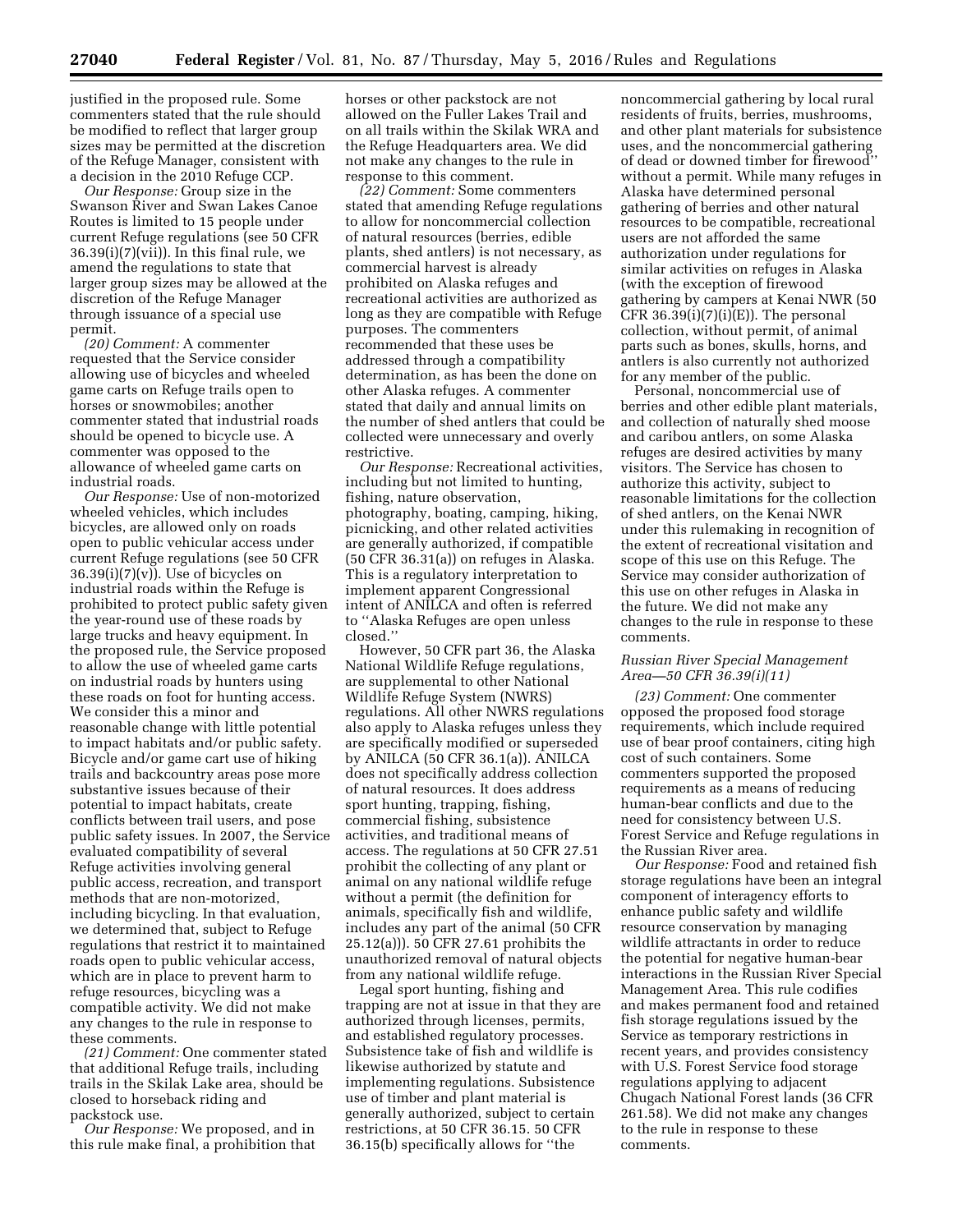#### *General Comments*

(24) *Comment:* One commenter stated that failure by the Service to announce the dates and locations of public meetings and hearings to be held, or of the Service's intention to hold the meetings and hearings, in the **Federal Register** may have unduly limited public engagement. The commenter further stated that the proposed rule does not meet the intent of ANILCA's implementing regulations and the Administrative Procedure Act (APA; 5 U.S.C. subchapter II), which specifically recognizes the importance of public meetings associated with rulemaking

and of announcing those meetings in the **Federal Register**.

*Our Response:* To meet regulatory requirements (50 CFR 36.42) for providing notice and public hearings for this rulemaking, the Service held two public hearings during the open public comment period. Hearings were held on June 17, 2016, in Soldotna, Alaska, and on June 18, 2016, in Anchorage, Alaska. The Service published announcements of the dates, locations, and times of scheduled public hearings to be held in Alaska on the proposed rule following the proposal's publication in the **Federal Register** on May 21, 2015 (80 FR 29277). Written notice of the dates,

locations, and times of the public hearings were posted on the Refuge Web site immediately following publication of the proposed rule in the **Federal Register**, along with associated information on the proposed rule and its availability for public comment. The public meetings and hearings were also subsequently announced through news releases sent to local (Kenai Peninsula) and Statewide (Anchorage) media outlets including newspaper, radio, and television outlets, and through publication of Legal Notices, which published in local (Peninsula Clarion) and Statewide (Alaska Dispatch News) newspapers.

#### TABLE—SUMMARY OF CHANGES FROM PROPOSED RULE

| What we proposed in the May 21, 2015, proposed rule (80 FR 29277)                                                                                                                                                                                                   | What we are making final in this final rule                                                                                                                                                                    |  |  |
|---------------------------------------------------------------------------------------------------------------------------------------------------------------------------------------------------------------------------------------------------------------------|----------------------------------------------------------------------------------------------------------------------------------------------------------------------------------------------------------------|--|--|
|                                                                                                                                                                                                                                                                     | Aircraft                                                                                                                                                                                                       |  |  |
| We did not include a legal description of expanded Chickaloon Flats<br>area.                                                                                                                                                                                        | We are adding a legal description of expanded Chickaloon Flats area.                                                                                                                                           |  |  |
|                                                                                                                                                                                                                                                                     | <b>Boating</b>                                                                                                                                                                                                 |  |  |
| We proposed that operation of motors with a total propshaft horse-<br>power rating of greater than 10 horsepower would be prohibited on<br>selected lakes.                                                                                                          | We are not including that prohibition.                                                                                                                                                                         |  |  |
|                                                                                                                                                                                                                                                                     | <b>Firearms Discharge</b>                                                                                                                                                                                      |  |  |
| We did not include language on discharge of firearms in defense of life<br>and property.                                                                                                                                                                            | We are adding language that the firearms discharge regulations do not<br>preclude use of firearms for taking game in defense of life and prop-<br>erty as defined under State law.                             |  |  |
|                                                                                                                                                                                                                                                                     | <b>Fishing</b>                                                                                                                                                                                                 |  |  |
| We proposed that fishing would be prohibited from June 1 through Au-<br>gust 15 during hours of operation of the Russian River Ferry along<br>the south bank of the Kenai River from a point 100 feet upstream to<br>a point 100 feet downstream of the ferry dock. | We are removing the dates from the statement.                                                                                                                                                                  |  |  |
|                                                                                                                                                                                                                                                                     | Camping                                                                                                                                                                                                        |  |  |
| We proposed that camping within 100 yards of the Upper Kenai River<br>and the Middle Kenai River downstream of Skilak Lake (river mile 50<br>to river mile 45) would be restricted to designated sites.                                                             | We are retaining this restriction for the Upper Kenai River, but we are<br>not including it for the Middle Kenai River. We have added informa-<br>tion on the availability of a map denoting designated sites. |  |  |
|                                                                                                                                                                                                                                                                     | <b>Maximum Group Size on Canoe Routes</b>                                                                                                                                                                      |  |  |
| We proposed to retain a requirement that the maximum group size on<br>the canoe routes is 15 people.                                                                                                                                                                | Under this final rule, the Refuge Manager may authorize larger groups<br>under the terms and conditions of a special use permit (FWS Form<br>$3 - 1383 - G$ ).                                                 |  |  |
|                                                                                                                                                                                                                                                                     | <b>Leash Length in Campgrounds</b>                                                                                                                                                                             |  |  |
| We proposed that pets in developed campgrounds and parking lots<br>must be on a leash that is no longer than 6 feet in length.                                                                                                                                      | We are adopting the current maximum leash length which requires that<br>pets in developed campgrounds and parking lots be on a leash that<br>is no longer than 9 feet in length.                               |  |  |

# **Plain Language Mandate**

In this rule, we made some of the revisions to comply with a Presidential mandate to use plain language in regulations; as such, these particular revisions do not modify the substance of the previous regulations. These types of

changes include using ''you'' to refer to the reader and ''we'' to refer to the Refuge System, using the word ''allow'' instead of ''permit'' when we do not require the use of a permit for an activity, and using active voice (*i.e.,*  ''We restrict entry into the refuge'' vs. ''Entry into the refuge is restricted'').

### **Regulatory Planning and Review (Executive Orders 12866 and 13563)**

Executive Order 12866 provides that the Office of Information and Regulatory Affairs (OIRA) will review all significant rules. OIRA has determined that this rule is not significant.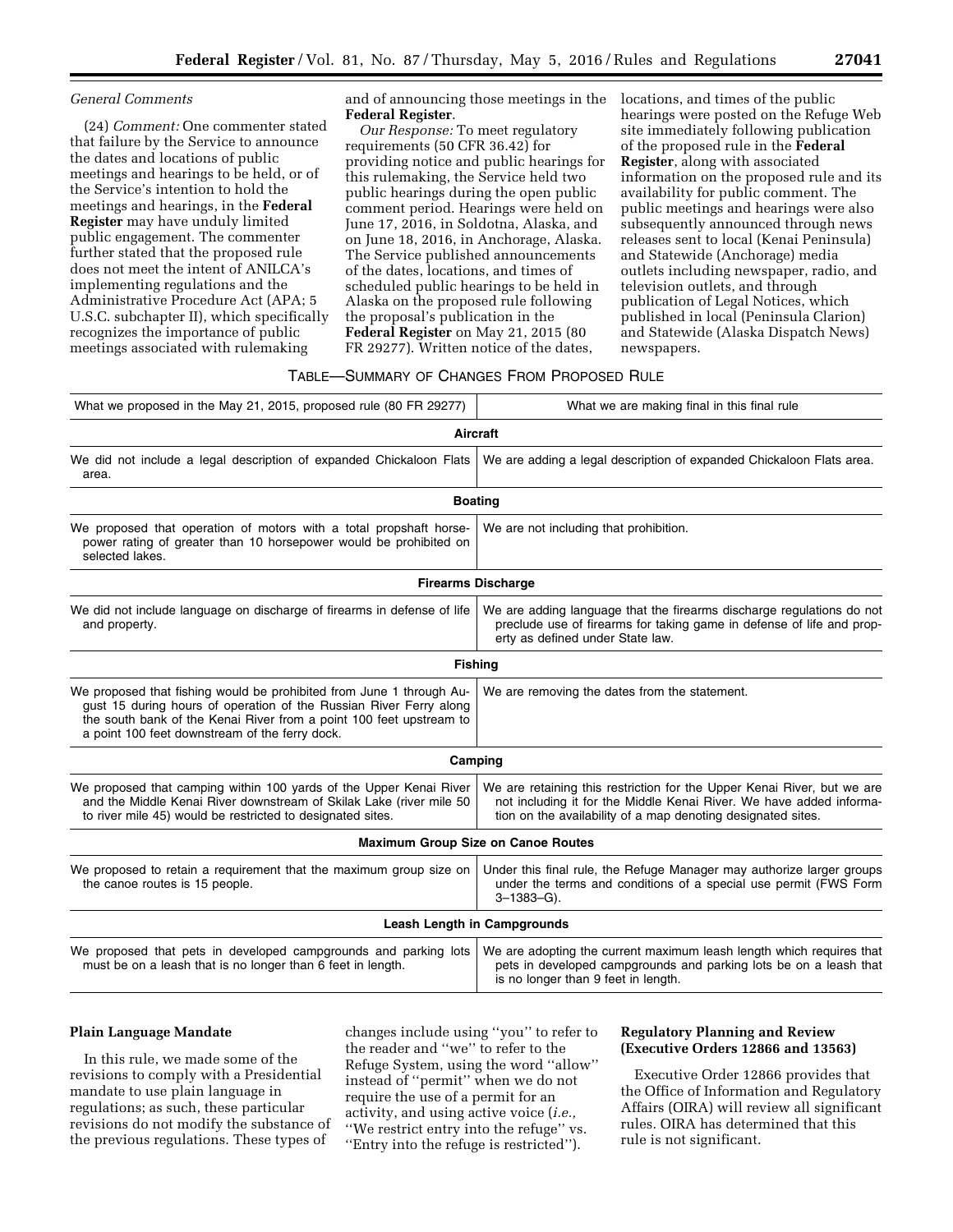Executive Order 13563 reaffirms the principles of E.O. 12866 while calling for improvements in the nation's regulatory system to promote predictability, to reduce uncertainty, and to use the best, most innovative, and least burdensome tools for achieving regulatory ends. The executive order directs agencies to consider regulatory approaches that reduce burdens and maintain flexibility and freedom of choice for the public where these approaches are relevant, feasible, and consistent with regulatory objectives. E.O. 13563 emphasizes further that regulations must be based on the best available science and that the rulemaking process must allow for public participation and an open exchange of ideas. We have developed this rule in a manner consistent with these requirements.

#### **Regulatory Flexibility Act**

Under the Regulatory Flexibility Act (as amended by the Small Business Regulatory Enforcement Fairness Act [SBREFA] of 1996) (5 U.S.C. 601 *et seq.*), whenever a Federal agency is required to publish a notice of rulemaking for any proposed or final rule, it must prepare and make available for public comment a regulatory flexibility analysis that describes the effect of the rule on small entities (*i.e.,* small businesses, small organizations, and small government jurisdictions). However, no regulatory flexibility analysis is required if the head of an agency certifies that the rule will not have a significant economic impact on a substantial number of small entities. Thus, for a regulatory flexibility analysis to be required, impacts must exceed a threshold for ''significant impact'' and a threshold for a ''substantial number of small entities.'' See 5 U.S.C. 605(b). SBREFA amended the Regulatory Flexibility Act to require Federal agencies to provide a statement of the factual basis for certifying that a rule will not have a significant economic impact on a substantial number of small entities.

As described above and in the May 21, 2015, proposed rule (80 FR 29277), the changes in this rule will impact visitor use for wildlife-dependent recreation on the Refuge. Modifying the visitor use regulations will have small incremental changes on total visitor use days associated with particular activities. For example, visitor use associated with aircraft motorboats and collection of natural resources may increase slightly. However, visitor use associated with camping may decline slightly. We estimate that the overall change in recreation use-days will

represent less than 1 percent of the average recreation use-days on the Refuge (1 million visitors annually).

Small businesses within the retail trade industry (such as hotels, gas stations, etc.) (NAIC 44) and accommodation and food service establishments (NAIC 72) may be impacted by spending generated by Refuge visitation. Seventy-six percent of establishments in the Kenai Peninsula Borough qualify as small businesses. This statistic is similar for retail trade establishments (72 percent) and accommodation and food service establishments (65 percent). Due to the negligible change in average recreation days, this final rule will have a minimal effect on these small businesses.

With the negligible change in overall visitation anticipated from this final rule, it is unlikely that a substantial number of small entities will have more than a small economic effect. Therefore, we certify that this final rule will not have a significant economic effect on a substantial number of small entities as defined under the Regulatory Flexibility Act. A regulatory flexibility analysis is not required. Accordingly, a Small Entity Compliance Guide is not required.

# **Small Business Regulatory Enforcement Fairness Act**

This final rule is not a major rule under 5 U.S.C. 804(2), the SBREFA. This rule:

a. Will not have an annual effect on the economy of \$100 million or more.

b. Will not cause a major increase in costs or prices for consumers; individual industries; federal, State, or local government agencies; or geographic regions.

c. Will not have significant adverse effects on competition, employment, investment, productivity, innovation, or the ability of U.S. based enterprises to compete with foreign-based enterprises.

#### **Unfunded Mandates Reform Act**

As this rule applies to public use on a federally owned and managed Refuge, it will not impose an unfunded mandate on State, local, or Tribal governments or the private sector of more than \$100 million per year. The rule will not have a significant or unique effect on State, local, or Tribal governments or the private sector. A statement containing the information required by the Unfunded Mandates Reform Act (2 U.S.C. 1531 *et seq.*) is not required.

### **Takings (E.O. 12630)**

In accordance with E.O. 12630, this rule will not have significant takings implications. This rule affects only

visitors at Kenai NWR and describes what they can do while on the Refuge.

#### **Federalism (E.O. 13132)**

As discussed in the Regulatory Planning and Review and Unfunded Mandates Reform Act sections, above, this rule will not have sufficient federalism summary impact statement implications to warrant the preparation of a federalism summary impact statement under E.O. 13132. In preparing this rule, we worked with State governments.

# **Civil Justice Reform (Executive Order 12988)**

This final rule complies with the requirements of Executive Order 12988. Specifically, this rule:

a. Meets the criteria of section 3(a) requiring that all regulations be reviewed to eliminate errors and ambiguity and be written to minimize litigation; and

b. Meet criteria of section 3(b) (2) requiring that all regulations be written in clear language and contain clear legal standards.

# **Energy Supply, Distribution or Use (E.O. 13211)**

On May 18, 2001, the President issued E.O. 13211 on regulations that significantly affect energy supply, distribution, or use. E.O. 13211 requires agencies to prepare Statements of Energy Effects when undertaking certain actions. This rule is not a significant regulatory action under E.O. 12866, and we do not expect it to significantly affect energy supplies, distribution, or use. Therefore, this action is not a significant energy action and no Statement of Energy Effects is required.

### **Government-to-Government Relationship with Tribes**

In accordance with the President's memorandum of April 29, 1994 (Government-to-Government Relations with Native American Tribal Governments; 59 FR 22951 (May 4, 1994)), Executive Order 13175 (Consultation and Coordination with Indian Tribal Governments; 65 FR 67249 (November 9, 2000)), and the Department of the Interior Manual, 512 DM 2, we readily acknowledge our responsibility to communicate meaningfully with recognized Federal Tribes on a government-to-government basis. We also complied with 512 DM 4 under Department of the Interior Policy on Consultation with Alaska Native Claims Settlement Act (ANCSA) Corporations, August 10, 2012. We did seek Tribes' and Corporations' input in evaluating the proposed rule. In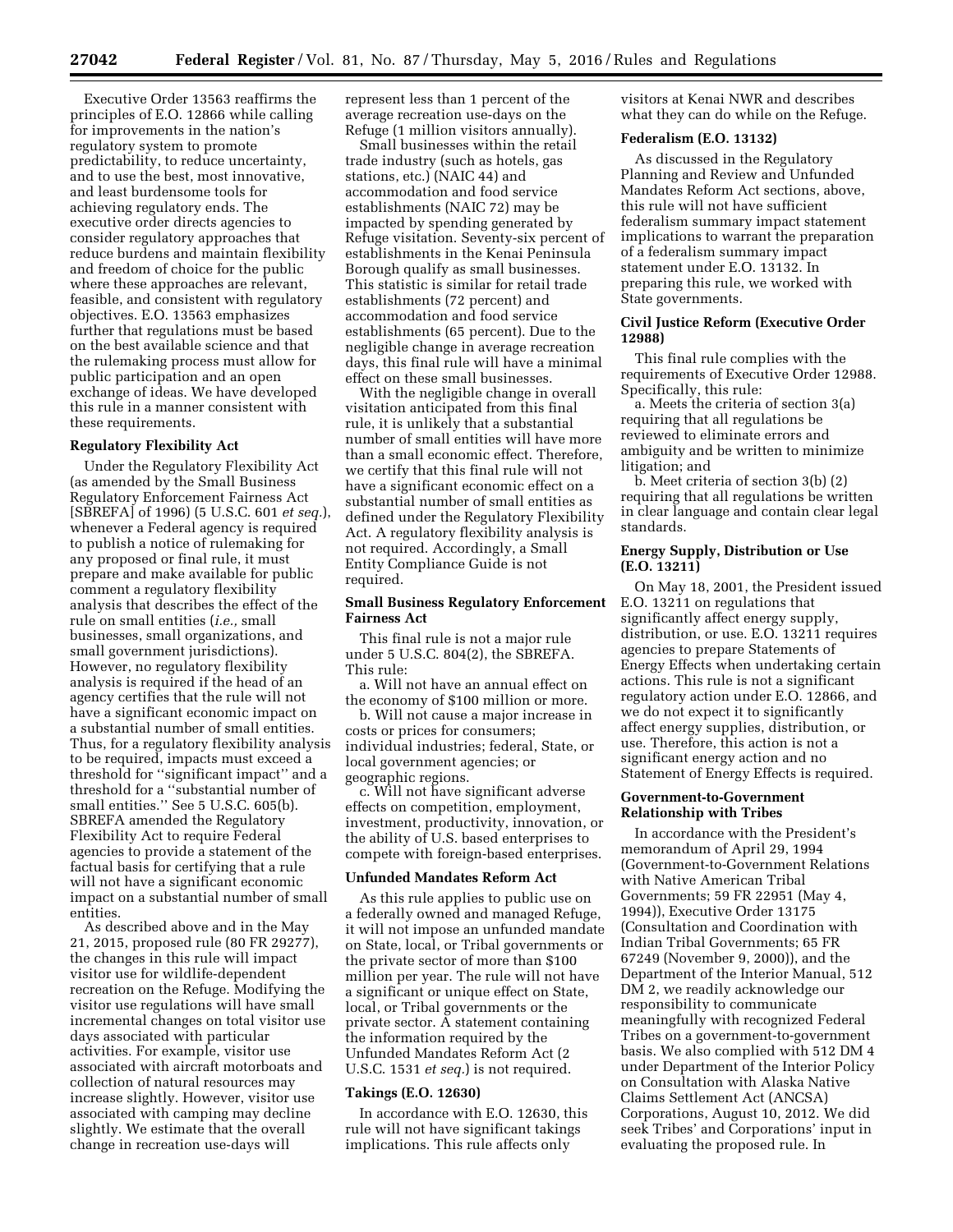December 2014, we invited formal consultation in writing to seven Tribes and seven Native Corporations and asked for their input during development of the proposed rule. Concurrently, we provided information on the proposed rule and offered to meet informally to provide additional information. We also sent written correspondence via email to the Tribes and Native Corporations prior to publication of the proposed rule in May 2015, to again offer opportunity for formal consultation and/or informal information exchange, to request input, and to provide notice of the proposal's upcoming publication and the public comment period. We did not receive any requests for government-togovernment consultation. We informally discussed the proposed rule as part of meetings with representatives of the Ninilchik Traditional Council and Ninilchik Native Association held primarily to discuss subsistence hunting and fishing on the Refuge, and corresponded via telephone and email with representatives of the Tyonek Native Corporation who had specific questions on the proposed rule.

#### **Paperwork Reduction Act**

This rule does not contain any information collection requirements other than those already approved by the Office of Management and Budget (OMB) under the Paperwork Reduction Act (44 U.S.C. 3501 *et seq.*) and assigned OMB Control Numbers 1018– 0102 (expires June 30, 2017), 1018–0140 (expires May 31, 2018), and 1018–0153 (expires December 31, 2018). An agency may not conduct or sponsor and a person is not required to respond to a collection of information unless it displays a currently valid OMB control number.

# **Endangered Species Act Section 7 Consultation**

We complied with section 7 of the Endangered Species Act of 1973, as amended (16 U.S.C. 1531 *et seq.*), when we developed the Kenai NWR comprehensive conservation plan.

#### **National Environmental Policy Act**

We analyzed this rule in accordance with the criteria of the National Environmental Policy Act of 1969 (NEPA) (42 U.S.C. 4332(C)), 43 CFR part 46, and 516 Departmental Manual (DM) 8.

A categorical exclusion from NEPA documentation applies to publication of this final rule and ensuing regulations because they are technical and procedural in nature, and the environmental effects are too broad,

speculative, or conjectural to lend themselves to meaningful analysis (43 CFR 46.210 and 516 DM 8). We have determined that this final rule is considered a categorical exclusion under 516 DM 8.5(C)(3), which categorically excludes the ''issuance of special regulations for public use of Service-managed land, which maintain essentially the permitted level of use and do not continue a level of use that has resulted in adverse environmental impacts.''

This final rule supports the Service's management direction identified through approved Refuge management plans, including the 2010 Kenai NWR revised CCP and the 2007 Kenai NWR Skilak WRA revised final management plan.

For the CCP, we prepared a draft revised CCP and a draft environmental impact statement (DEIS) under NEPA, and made them available for comment for public comment on May 8, 2008 (73 FR 26140). The public comment period on those draft documents began on May 8, 2008, and ended on September 1, 2008. We then prepared our final revised CCP and final EIS, and made them available for public comment for 30 days, beginning August 27, 2009 (74 FR 43718). We announced the availability of the record of decision for the final revised CCP and final EIS on January 11, 2010 (75 FR 1404).

We completed a draft management plan and draft environmental assessment (EA) under NEPA for the Skilak WRA management plan in October 2006. We distributed approximately 2,500 copies to individuals, businesses, agencies, and organizations that had expressed an interest in receiving Kenai NWR planning-related documents. We also announced the availability of these documents through radio stations, television stations, and newspapers on the Kenai Peninsula and in the city of Anchorage. An electronic version of the plan was made available on the Kenai NWR planning Web site, and a Skilak email address was created to facilitate public comment on the draft plan. Presentations were made to the Alaska Board of Game and the Friends of Alaska National Wildlife Refuges. The draft plan and draft environmental assessment (EA) were made available for public review and comment during a 30-day period ending November 17, 2006. We signed a finding of no significant impact (FONSI) for the final revised management plan first on December 6, 2006, and then later (as corrected) on May 11, 2007.

You can obtain copies of the CCP/EIS and the revised final management plan

for the Skilak WRA either on the Federal eRulemaking Portal, *[http://](http://www.regulations.gov) [www.regulations.gov,](http://www.regulations.gov)* under Docket No. FWS–R7–NWRS–2014–0003, or by contacting the person listed under **FOR FURTHER INFORMATION CONTACT**.

#### **Primary Author**

Andy Loranger, Refuge Manager, Kenai NWR, is the primary author of this rulemaking document.

#### **List of Subjects in 50 CFR Part 36**

Alaska, Recreation and recreation areas, Reporting and recordkeeping requirements, Wildlife refuges.

#### **Regulation Promulgation**

For the reasons set forth in the preamble, we amend 50 CFR part 36 as follows:

# **PART 36—ALASKA NATIONAL WILDLIFE REFUGES**

■ 1. The authority citation for part 36 continues to read as follows:

**Authority:** 16 U.S.C. 460(k) *et seq.,* 668dd– 668ee, 3101 *et seq.* 

■ 2. Amend § 36.2 by adding, in alphabetical order, definitions for ''Operate'' and ''Structure'' to read as follows:

#### **§ 36.2 What do these terms mean?**  \* \* \* \* \*

*Operate* means to manipulate the controls of any conveyance, such as, but not limited to, an aircraft, snowmobile, motorboat, off-road vehicle, or any other motorized or non-motorized form of vehicular transport as to direct its travel, motion, or purpose.

\* \* \* \* \* *Structure* means something temporarily or permanently constructed, built, or placed; and constructed of natural or manufactured parts including, but not limited to, a building, shed, cabin, porch, bridge, walkway, stair steps, sign, landing, platform, dock, rack, fence, telecommunication device, antennae, fish cleaning table, satellite dish/mount, or well head.

\* \* \* \* \* ■ 3. Amend § 36.39 by revising paragraph (i) to read as follows:

### **§ 36.39 Public use.**

\* \* \* \* \* (i) *Kenai National Wildlife Refuge.*  Maps of designated areas open to specific public use activities on the refuge are available from Refuge Headquarters at the following address: 1 Ski Hill Road, Soldotna, AK.

(1) *Aircraft.* Except in an emergency, the operation of aircraft on the Kenai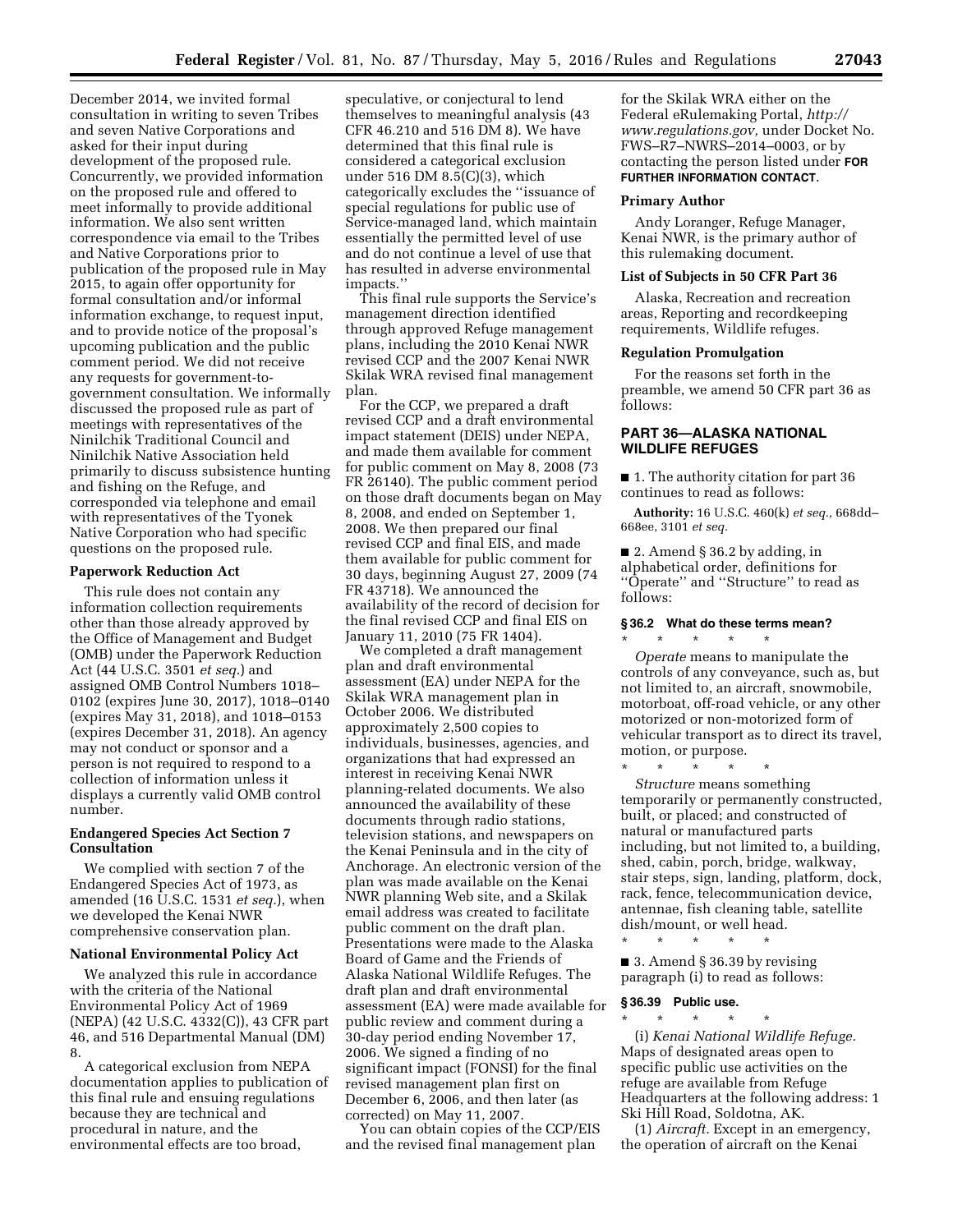National Wildlife Refuge is authorized only in designated areas, as described in this paragraph (i)(1).

(i) We allow the operation of airplanes within the Kenai Wilderness on the following designated lakes, and under the restrictions noted:

(A) *Dave Spencer (Canoe Lakes) Unit.* 

- (*1*) Bedlam Lake.
	- (*2*) Bird Lake.
	- (*3*) Cook Lake.
	- (*4*) Grouse Lake.
	- (*5*) King Lake.
	- (*6*) Mull Lake.
	-
	- (*7*) Nekutak Lake.
	- (*8*) Norak Lake.
	- (*9*) Sandpiper Lake.
	- (*10*) Scenic Lake.
	- (*11*) Shoepac Lake.
	- (*12*) Snowshoe Lake.
	- (*13*) Taiga Lake.
	- (*14*) Tangerra Lake.
	- (*15*) Vogel Lake.
	- (*16*) Wilderness Lake.

(*17*) Pepper, Gene, and Swanson lakes

are open to operation of airplanes only to provide access for ice fishing.

- (B) *Andrew Simons Unit.*
- (*1*) Emerald Lake.
- (*2*) Green Lake.
- (*3*) Harvey Lake.
- (*4*) High Lake.
- (*5*) Iceberg Lake.
- (*6*) Kolomin Lakes.
- (*7*) Lower Russian Lake.
- (*8*) Martin Lake.
- (*9*) Pothole Lake.
- (*10*) Twin Lakes.
- (*11*) Upper Russian Lake.
- (*12*) Windy Lake.

(*13*) Dinglestadt Glacier terminus lake.

(*14*) Wosnesenski Glacier terminus lake.

(*15*) Tustumena Lake and all lakes within the Kenai Wilderness within 1 mile of the shoreline of Tustumena Lake.

(*16*) All unnamed lakes in sections 1 and 2, T. 1 S., R. 10 W., and sections 4, 5, 8, and 9, T. 1 S., R. 9 W., Seward Meridian.

(*17*) An unnamed lake in sections 28 and 29, T. 2 N., R. 4 W., Seward Meridian: The Refuge Manager may issue a special use permit (FWS Form 3–1383–G) for the operation of airplanes on this lake to successful applicants for certain State of Alaska, limited-entry, drawing permit hunts. Successful applicants should contact the Refuge Manager to request information.

(C) *Mystery Creek Unit.* An unnamed lake in section 11, T. 6 N., R. 5 W., Seward Meridian.

(ii) We allow the operation of airplanes on all lakes outside of the Kenai Wilderness, except that we prohibit aircraft operation on:

(A) The following lakes with recreational developments, including,

but not limited to, campgrounds, campsites, and public hiking trails connected to road waysides, north of the Sterling Highway:

(*1*) Afonasi Lake. (*2*) Anertz Lake. (*3*) Breeze Lake. (*4*) Cashka Lake. (*5*) Dabbler Lake. (*6*) Dolly Varden Lake. (*7*) Forest Lake. (*8*) Imeri Lake. (*9*) Lili Lake. (*10*) Mosquito Lake. (*11*) Nest Lake. (*12*) Rainbow Lake. (*13*) Silver Lake. (*14*) Upper Jean Lake. (*15*) Watson Lake. (*16*) Weed Lake. (B) All lakes within the Skilak Wildlife Recreation Area (south of Sterling Highway and north of Skilak Lake), except for Bottenintnin Lake (open to airplanes year-round) and Hidden Lake (open to airplanes only to provide access for ice fishing).

(C) Headquarters Lake (south of Soldotna), except for administrative purposes. You must request permission from the Refuge Manager.

(iii) Notwithstanding any other provisions of this part, we prohibit the operation of aircraft from May 1 through September 10 on any lake where nesting trumpeter swans or their broods or both are present.

(iv) We prohibit the operation of wheeled airplanes, with the following exceptions:

(A) We allow the operation of wheeled airplanes, at the pilot's risk, on the unmaintained Big Indian Creek Airstrip; on gravel areas within 1⁄2 mile of Wosnesenski Glacier terminus lake; and within the SE1⁄4, section 16 and SW1⁄4, section 15, T. 4 S., R. 8 W., Seward Meridian.

(B) We allow the operation of wheeled airplanes, at the pilot's risk, within designated areas of the Chickaloon River Flats, including all of sections 5 and 6 and parts of sections 2, 3, 4, 7, 8, 9, 11, and 16, T. 9 N., R. 4 W.; all of section 1 and parts of sections 2, 3, 4, 5, 11, and 12, T. 9 N., R. 5 W.; all of sections 33 and 34 and parts of sections 24, 25, 26, 27, 28, 29, 31, 32, and 35, T. 10 N., R. 4 W.; all of section 33 and parts of sections 19, 27, 28 29, 30 32, 34, 35, and 36, T. 10 N., R. 5 W, Seward Meridian.

(v) We allow the operation of airplanes on the Kasilof River, on the Chickaloon River (from the outlet to mile 6.5), and on the Kenai River below Skilak Lake (from June 15 through March 14). We prohibit aircraft operation on all other rivers on the refuge.

(vi) We prohibit the operation of unlicensed aircraft anywhere on the refuge except as authorized under terms and conditions of a special use permit (FWS Form 3–1383–G) issued by the Refuge Manager.

(vii) We prohibit air dropping any items within the Kenai Wilderness except as authorized under terms and conditions of a special use permit (FWS Form 3–1383–G) issued by the Refuge Manager.

(2) *Motorboats.* (i) We allow motorboat operation on all waters of the refuge, except that:

(A) We prohibit motorboat operation within the Dave Spencer (Canoe Lakes) Unit of the Kenai Wilderness, including those portions of the Moose and Swanson rivers within this Unit, except that we allow motorboat operation on those lakes designated for airplane operations as provided in paragraph (i)(1) of this section and shown on a map available from Refuge Headquarters.

(B) We prohibit motorboat operation on the Kenai River from the eastern refuge boundary near Sportsmans Landing and the confluence of the Russian River downstream to Skilak Lake. You may have a motor attached to your boat and drift or row through this section, provided the motor is not operating.

(C) We prohibit motorboat operation on the Kenai River from the outlet of Skilak Lake (river mile 50) downstream for approximately 3 miles (river mile 47) between March 15 and June 14, inclusive. You may have a motor attached to your boat and drift or row through this section, provided the motor is not operating.

(D) We prohibit the operation of motors with a total propshaft horsepower rating greater than 10 horsepower on the Moose, Swanson, Funny, Chickaloon (upstream of river mile 7.5), Killey, and Fox rivers.

(E) On the Kenai River downstream of Skilak Lake (river mile 50) to the refuge boundary (river mile 45.5), we restrict motorboat operation to only those motorboats with 4-stroke or direct fuel injection motors with a total propshaft horsepower rating of 50 horsepower or less, and that are up to 21 feet in length and up to 106 inches in width. On Skilak Lake, we restrict motorboat operation to only those motorboats with 4-stroke or direct fuel injection motors.

(F) A ''no wake'' restriction applies to the entire water body of Engineer, Upper and Lower Ohmer, Bottenintnin, Upper and Lower Jean, Kelly, Petersen, Watson, Imeri, Afonasi, Dolly Varden, and Rainbow lakes.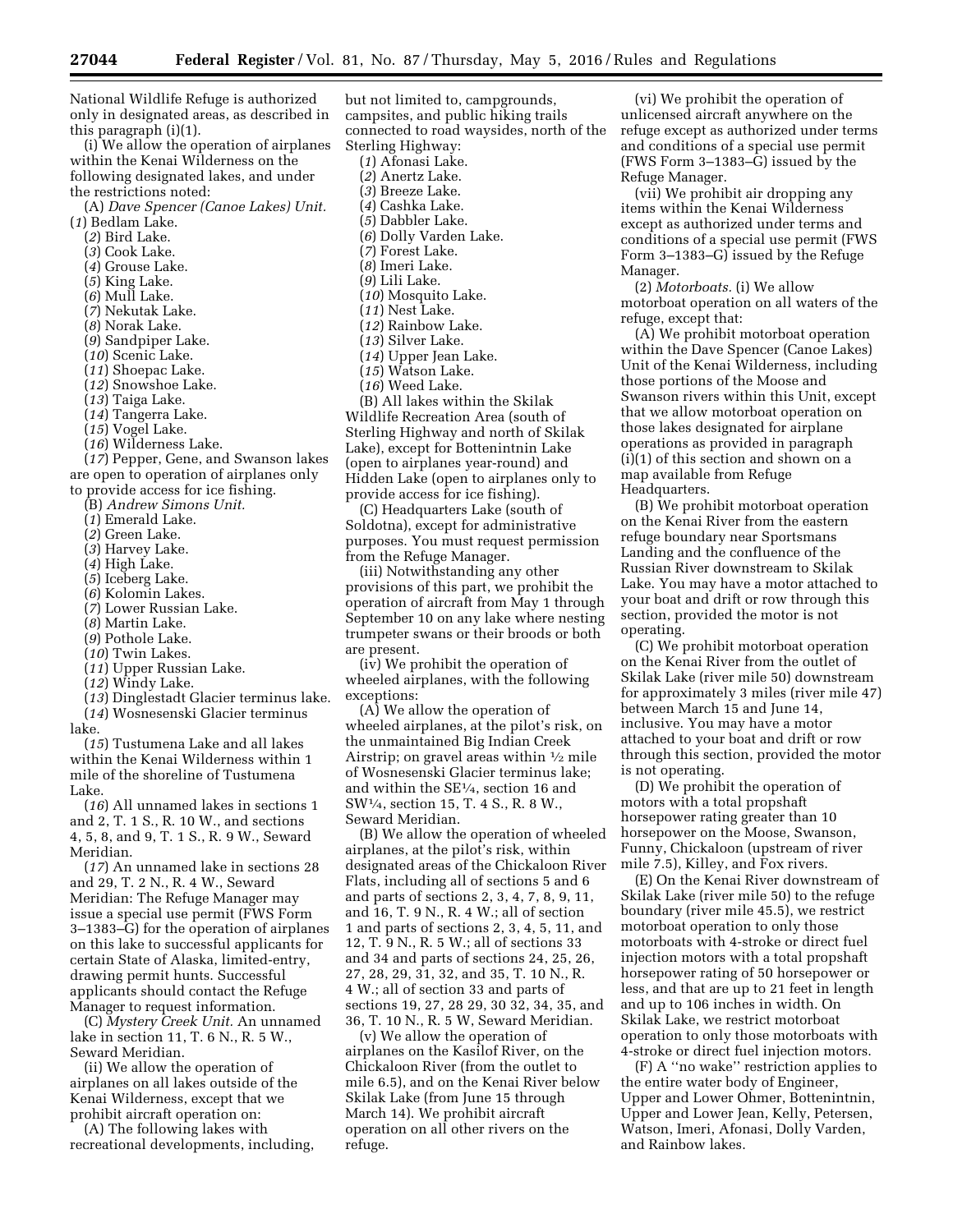(ii) Notwithstanding any other provisions of these regulations, we prohibit the operation of motorboats from May 1 through September 10 on any lake where nesting trumpeter swans or their broods or both are present.

(3) *Off-road vehicles.* (i) We prohibit the operation of all off-road vehicles, as defined at § 36.2, except that four-wheel drive, licensed, and registered motor vehicles designed and legal for highway use may operate on designated roads, rights-of-way, and parking areas open to public vehicular access. This prohibition applies to off-road vehicle operation on lake and river ice. At the operator's risk, we allow licensed and registered motor vehicles designed and legal for highway use on Hidden, Engineer, Kelly, Petersen, and Watson lakes only to provide access for ice fishing. You must enter and exit the lakes via existing boat ramps.

(ii) We prohibit the operation of air cushion watercraft, air-thrust boats, jet skis and other personal watercraft, and all other motorized watercraft except motorboats.

(iii) The Refuge Manager may issue a special use permit (FWS Form 3–1383– G) for the operation of specialized offroad vehicles and watercraft for certain administrative activities (to include fish and wildlife-related monitoring, vegetation management, and infrastructure maintenance in permitted rights-of-way).

(4) *Snowmobiles.* We allow the operation of snowmobiles only in designated areas and only under the following conditions:

(i) We allow the operation of snowmobiles from December 1 through April 30 only when the Refuge Manager determines that there is adequate snow cover to protect underlying vegetation and soils. During this time, the Refuge Manager will authorize, through public notice (a combination of any or all of the following: Internet, newspaper, radio, and/or signs), the use of snowmobiles less than 48 inches in width and less than 1,000 pounds (450 kg) in weight.

(ii) We prohibit snowmobile operation:

(A) In all areas above timberline, except the Caribou Hills.

(B) In an area within sections 5, 6, 7, and 8, T. 4 N., R. 10 W., Seward Meridian, east of the Sterling Highway right-of-way, including the Refuge Headquarters complex, the environmental education/cross-country ski trails, Headquarters and Nordic lakes, and the area north of the east fork of Slikok Creek and northwest of a prominent seismic trail to Funny River Road.

(C) In an area including the Swanson River Canoe Route and portages, beginning at the Paddle Lake parking area, then west and north along the Canoe Lakes wilderness boundary to the Swanson River, continuing northeast along the river to Wild Lake Creek, then east to the west shore of Shoepac Lake, south to the east shore of Antler Lake, and west to the beginning point near Paddle Lake.

(D) In an area including the Swan Lake Canoe Route and several roadconnected public recreational lakes, bounded on the west by the Swanson River Road, on the north by the Swan Lake Road, on the east by a line from the east end of Swan Lake Road south to the west bank of the Moose River, and on the south by the refuge boundary.

(E) In the Skilak Wildlife Recreation Area, except on Hidden, Kelly, Petersen, and Engineer lakes only to provide access for ice fishing. You must enter and exit these lakes via the existing boat ramps and operate exclusively on the lakes. Within the Skilak Wildlife Recreation Area, only Upper and Lower Skilak Lake campground boat launches may be used as access points for snowmobile use on Skilak Lake.

(F) On maintained roads within the refuge. Snowmobiles may cross a maintained road after stopping.

(G) For racing, or to herd, harass, haze, pursue, or drive wildlife.

(5) *Hunting and trapping.* We allow hunting and trapping on the refuge in accordance with State and Federal laws and consistent with the following provisions:

(i) You may not discharge a firearm within  $\frac{1}{4}$  mile of designated public campgrounds, trailheads, waysides, buildings including public use cabins, or the Sterling Highway from the east Refuge boundary to the east junction of the Skilak Loop Road. You may not discharge a firearm within 1⁄4 mile of the west shoreline of the Russian River from the upstream extent of the Russian River Falls downstream to its confluence with the Kenai River, and from the shorelines of the Kenai River from the east refuge boundary downstream to Skilak Lake and from the outlet of Skilak Lake downstream to the refuge boundary, except that firearms may be used in these areas to dispatch animals while lawfully trapping and shotguns may be used for waterfowl and small game hunting along the Kenai River. These firearms discharge regulations do not preclude use of firearms for taking game in defense of life and property as defined under State law.

(ii) We prohibit hunting over bait, with the exception of hunting for black bear, and then only as authorized under the terms and conditions of a special use permit (FWS Form 3–1383–G) issued by the Refuge Manager.

(iii) We prohibit hunting big game with the aid or use of a dog, with the exception of hunting for black bear, and then only as authorized under the terms and conditions of a special use permit (FWS Form 3–1383–G) issued by the Refuge Manager.

(iv) We prohibit hunting and trapping within sections 5, 6, 7, and 8, T. 4 N., R. 10 W., Seward Meridian, encompassing the Kenai Refuge Headquarters, Environmental Education Center, Visitor Center Complex, and associated public use trails. A map of closure areas is available at Refuge Headquarters.

(v) The additional provisions for hunting and trapping within the Skilak Wildlife Recreation Area are set forth in paragraph (i)(6) of this section.

(6) *Hunting and trapping within the Skilak Wildlife Recreation Area.* (i) The Skilak Wildlife Recreation Area is bound by a line beginning at the easternmost junction of the Sterling Highway and the Skilak Loop Road (Mile 58), then due south to the south bank of the Kenai River, then southerly along the south bank of the Kenai River to its confluence with Skilak Lake, then westerly along the north shore of Skilak Lake to Lower Skilak Campground, then northerly along the Lower Skilak campground road and the Skilak Loop Road to its westernmost junction with the Sterling Highway (Mile 75.1), then easterly along the Sterling Highway to the point of origin.

(ii) The Skilak Wildlife Recreation Area (Skilak Loop Management Area) is closed to hunting and trapping, except as provided in paragraphs (i)(6)(iii) and (iv) of this section.

(iii) You may hunt moose only with a permit issued by the Alaska Department of Fish and Game and in accordance with the provisions set forth in paragraph (i)(5) of this section.

(iv) You may hunt small game in accordance with the provisions set forth in paragraph (i)(5) of this section and:

(A) Using falconry and bow and arrow only from October 1 through March 1; or

(B) If you are a youth hunter 16 years old or younger, who is accompanied by a licensed hunter 18 years old or older who has successfully completed a certified hunter education course (if the youth hunter has not), or by someone born on or before January 1, 1986. Youth hunters must use standard .22 rimfire or shotgun, and may hunt only in that portion of the area west of a line from the access road from the Sterling Highway to Kelly Lake, the Seven Lakes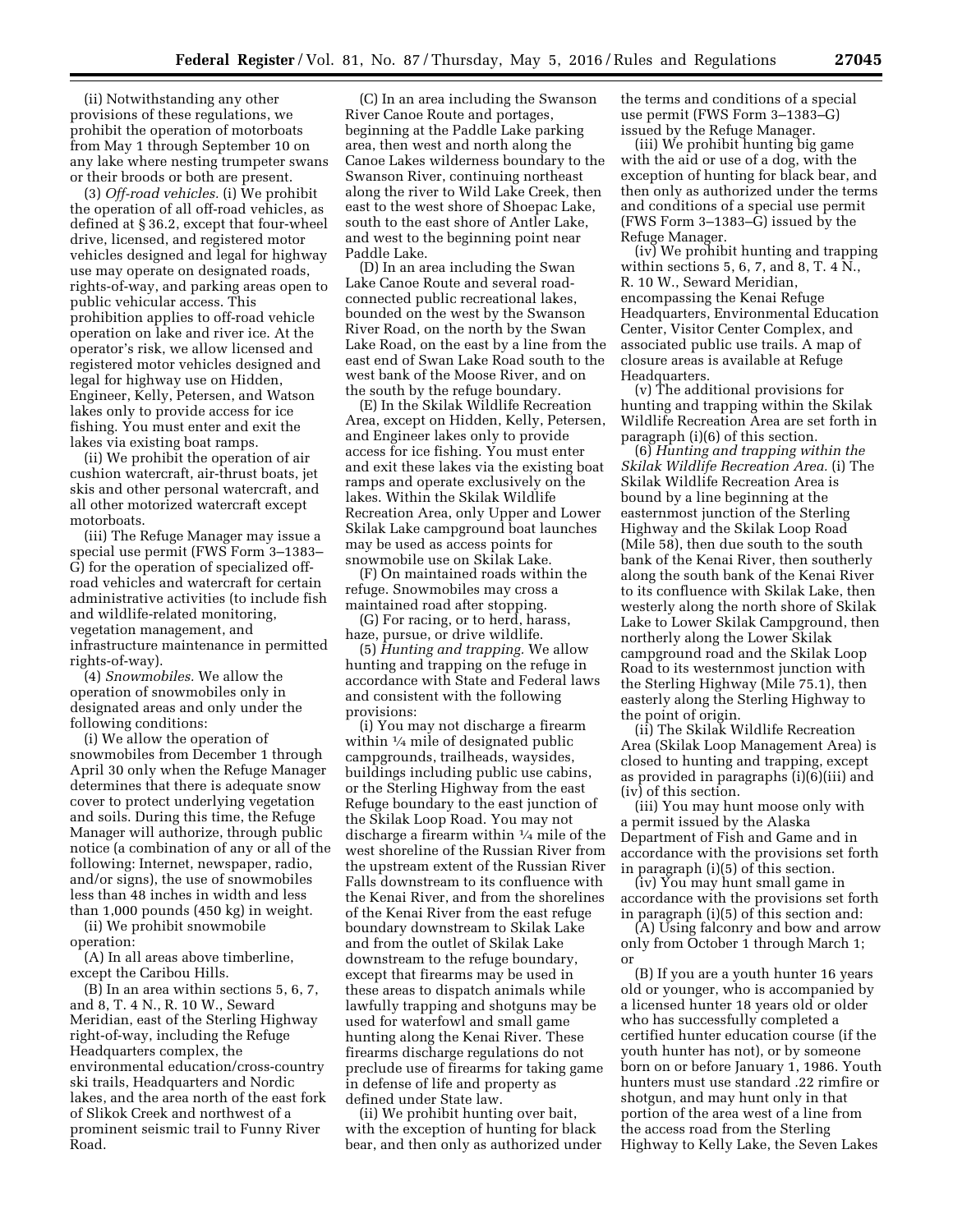Trail, and the access road from Engineer Lake to Skilak Lake Road, and north of the Skilak Lake Road. The youth hunt occurs during each weekend from November 1 to December 31, including the Friday following Thanksgiving. State of Alaska bag limit regulations apply.

(7) *Fishing.* We allow fishing on the refuge in accordance with State and Federal laws, and consistent with the following provisions:

(i) We prohibit fishing during hours of operation of the Russian River Ferry along the south bank of the Kenai River from a point 100 feet upstream to a point 100 feet downstream of the ferry dock.

(ii) Designated areas along the Kenai River at the two Moose Range Meadows public fishing facilities along Keystone Drive are closed to public access and use. At these facilities, we allow fishing only from the fishing platforms and by wading in the Kenai River. To access the river, you must enter and exit from the stairways attached to the fishing platforms. We prohibit fishing from, walking or placing belongings on, or otherwise occupying designated areas along the river in these areas.

(8) *Public use cabin and camping area management.* We allow camping and use of public use cabins on the refuge in accordance with the following conditions:

(i) Unless otherwise further restricted, camping may not exceed 14 days in any 30-day period anywhere on the refuge.

(ii) Campers may not spend more than 7 consecutive days at Hidden Lake Campground or in public use cabins.

(iii) The Refuge Manager may establish a fee and registration permit system for overnight camping at designated campgrounds and public use cabins. At all of the refuge's fee-based campgrounds and public use cabins, you must pay the fee in full prior to occupancy. No person may attempt to reserve a refuge campsite by placing a placard, sign, or any item of personal property on a campsite. Reservations and a cabin permit are required for public use cabins, with the exception of the Emma Lake and Trapper Joe cabins, which are available on a first-come, first-served basis. Information on the refuge's public use cabin program is available from Refuge Headquarters and online at *[http://www.recreation.gov.](http://www.recreation.gov)* 

(iv) Campers in developed campgrounds and public use cabins must follow all posted campground and cabin occupancy rules.

(v) You must observe quiet hours from 11:00 p.m. until 7:00 a.m. in all developed campgrounds, parking areas, and public use cabins.

(vi) Within developed campgrounds, we allow camping only in designated sites.

(vii) *Campfires.* (A) Within developed campgrounds, we allow open fires only in portable, self-contained, metal fire grills, or in the permanent fire grates provided. We prohibit moving a permanent fire grill or grate to a new location.

(B) Campers and occupants of public use cabins may cut only dead and down vegetation for campfire use.

(C) You must completely extinguish (put out cold) all campfires before permanently leaving a campsite.

(viii) While occupying designated campgrounds, parking areas, or public use cabins, all food (including lawfully retained fish, wildlife, or their parts), beverages, personal hygiene items, odiferous refuse, or any other item that may attract bears or other wildlife, and all equipment used to transport, store, or cook these items (such as coolers, backpacks, camp stoves, and grills) must be:

(A) Locked in a hard-sided vehicle, camper, or camp trailer; in a cabin; or in a commercially produced and certified bear-resistant container; or

(B) Immediately accessible to at least one person who is outside and attending to the items.

(ix) We prohibit deposition of solid human waste within 100 feet of annual mean high water level of any wetland, lake, pond, spring, river, stream, campsite, or trail. In the Swan Lake and Swanson River Canoe Systems, you must bury solid human waste to a depth of 6 to 8 inches.

(x) We prohibit tent camping within 600 feet of each public use cabin, except by members and guests of the party registered to that cabin.

(xi) Within 100 yards of the Kenai River banks along the Upper Kenai River from river mile 73 to its confluence with Skilak Lake (river mile 65), we allow camping only at designated primitive campsites. Campers can spend no more than 3 consecutive nights at the designated primitive campsites.

(xii) We prohibit camping in the following areas of the refuge:

(A) Within  $\frac{1}{4}$  mile of the Sterling Highway, Ski Hill, or Skilak Loop roads, except in designated campgrounds.

(B) On the two islands in the lower Kenai River between mile 25.1 and mile 28.1 adjacent to the Moose Range Meadows Subdivision.

(C) At the two refuge public fishing facilities and the boat launching facility along Keystone Drive within the Moose Range Meadows Subdivision, including within parking areas, and on trails,

fishing platforms, and associated refuge lands.

(9) *Other uses and activities*—(i) *Must I register to canoe on the refuge?*  Canoeists on the Swanson River and Swan Lake Canoe Routes must register at entrance points using the registration forms provided. The maximum group size on the Canoe Routes is 15 people. The Refuge Manager may authorize larger groups under the terms and conditions of a special use permit (FWS Form 3–1383–G).

(ii) *May I use motorized equipment within designated Wilderness areas on the refuge?* Within the Kenai Wilderness, except as provided in this paragraph (i), we prohibit the use of motorized equipment, including, but not limited to, chainsaws; generators; power tools; powered ice augers; and electric, gas, or diesel power units. We allow the use of motorized wheelchairs, when used by those whose disabilities require wheelchairs for locomotion. We allow the use of snowmobiles, airplanes, and motorboats in designated areas in accordance with the regulations in this paragraph (i).

(iii) *May I use non-motorized wheeled vehicles on the refuge?* Yes, you may use bicycles and other non-motorized wheeled vehicles, but only on refuge roads and rights-of-way designated for public vehicular access. In addition, you may use non-motorized, hand-operated, wheeled game carts, specifically manufactured for such purpose, to transport meat of legally harvested big game on designated industrial roads closed to public vehicular access. Information on these designated roads is available from Refuge Headquarters. Further, you may use a wheelchair if you have a disability that requires its use for locomotion.

(iv) *May I ride or use horses, mules, or other domestic animals as packstock on the refuge?* Yes, as authorized under State law, except on the Fuller Lakes Trail and on all trails within the Skilak Wildlife Recreation Area and the Refuge Headquarters area. All animals used as packstock must remain in the immediate control of the owner, or his/ her designee. All hay and feed used on the refuge for domestic stock and sled dogs must be certified under the State of Alaska's Weed Free Forage certification program.

(v) *Are pets allowed on the refuge?*  Yes, pets are allowed, but you must be in control of your pet(s) at all times. Pets in developed campgrounds and parking lots must be on a leash that is no longer than 9 feet in length. Pets are not allowed on hiking and ski trails in the Refuge Headquarters area.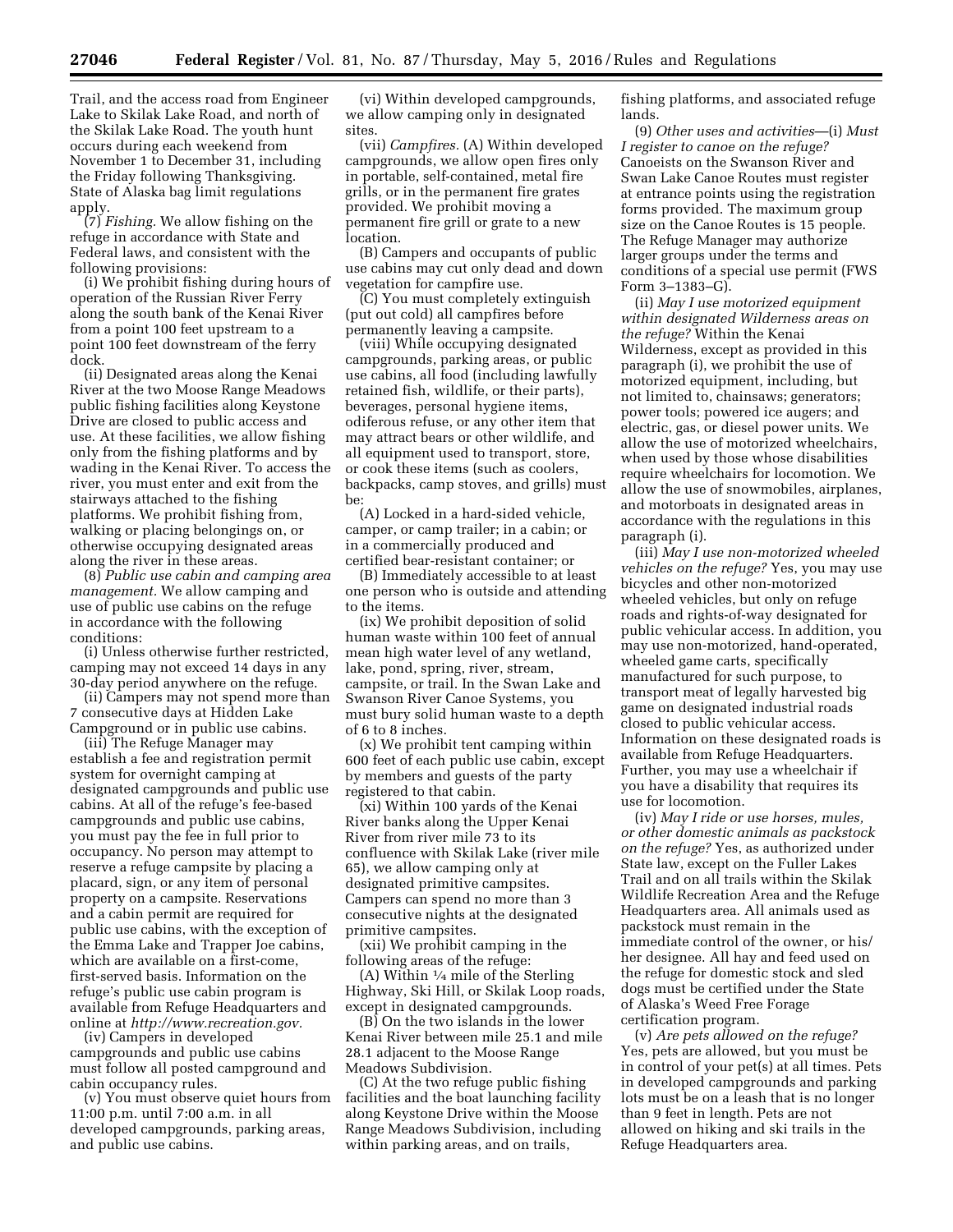(vi) *May I cut firewood on the refuge?*  The Refuge Manager may open designated areas of the refuge for firewood cutting. You may cut and/or remove firewood only for personal, noncommercial use, and only as authorized under the terms and conditions of a special use permit (FWS Form 3–1383–G) issued by the Refuge Manager.

(vii) *May I cut Christmas trees on the refuge?* You may cut one spruce tree per household per year no larger than 20 feet in height from Thanksgiving through Christmas Day. Trees may be taken anywhere on the refuge, except that we prohibit taking trees from within the 2-square-mile Refuge Headquarters area on Ski Hill Road. Trees must be harvested with hand tools, and must be at least 150 feet from roads, trails, campgrounds, picnic areas, and waterways (lakes, rivers, streams, or ponds). Stumps from harvested trees must be trimmed to less than 6 inches in height.

(viii) *May I pick berries and other edible plants on the refuge?* You may pick and possess unlimited quantities of berries, mushrooms, and other edible plants for personal, noncommercial use.

(ix) *May I collect shed antlers on the refuge?* You may collect and keep up to eight (8) naturally shed moose and/or caribou antlers annually for personal, noncommercial use. You may collect no more than two (2) shed antlers per day.

(x) *May I leave personal property on the refuge?* You may not leave personal property unattended longer than 72 hours unless in a designated area or as authorized under the terms and conditions of a special use permit (FWS Form 3–1383–G) issued by the Refuge Manager. However, refuge visitors involved in approved, extended overnight activities, including hunting, fishing, and camping, may leave personal property unattended during their continuous stay, but in no case longer than 14 days.

(xi) *If I find research marking devices, what do I do?* You must return any radio transmitter collars, neck and leg bands, ear tags, or other fish and wildlife marking devices found or recovered from fish and wildlife on the refuge within 5 days of leaving the refuge to the Refuge Manager or the Alaska Department of Fish and Game.

(xii) *Are there special regulations for alcoholic beverages?* In addition to the provisions of 50 CFR 27.81, anyone under the age of 21 years may not knowingly consume, possess, or control alcoholic beverages on the refuge in violation of State of Alaska law or regulations.

(xiii) *Are there special regulations for public gatherings on the refuge?* In addition to the provisions of 50 CFR 26.36, a special use permit (FWS Form 3–1383–G) is required for any outdoor public gathering of more than 20 persons.

(10) *Areas of the refuge closed to public use.* (i) From March 15 through September 30, you may not approach within 100 yards of, or walk on or otherwise occupy, the rock outcrop islands in Skilak Lake traditionally used by nesting cormorants and gulls. A map depicting the closure is available from the Refuge Headquarters.

(ii) Headquarters Lake, adjacent to the Kenai Refuge Headquarters area, is closed to boating.

(11) *Area-specific regulations for the Russian River Special Management Area.* The Russian River Special Management Area includes all refuge lands and waters within 1⁄4 mile of the eastern refuge boundary along the Russian River from the upstream end of the fish ladder at Russian River Falls downstream to the confluence with the Kenai River, and within 1⁄4 mile of the Kenai River from the eastern refuge boundary downstream to the upstream side of the powerline crossing at river mile 73, and areas managed by the refuge under memorandum of understanding or lease agreement at the Sportsman Landing facility. In the Russian River Special Management Area:

(i) While recreating on or along the Russian and Kenai rivers, you must closely attend or acceptably store all attractants, and all equipment used to transport attractants (such as backpacks and coolers) at all times. Attractants are any substance, natural or manmade, including but not limited to, items of food, beverage, personal hygiene, or odiferous refuse that may draw, entice, or otherwise cause a bear or other wildlife to approach. Closely attend means to retain on the person or within the person's immediate control and in no case more than 3 feet from the person. Acceptably store means to lock within a commercially produced and certified bear-resistant container.

(ii) While recreating on or along the Russian and Kenai rivers, you must closely attend or acceptably store all lawfully retained fish at all times. Closely attend means to keep within view of the person and be near enough for the person to quickly retrieve, and in no case more than 12 feet from the person. Acceptably store means to lock within a commercially produced and certified bear-resistant container.

(iii) We prohibit overnight camping except in designated camping facilities at the Russian River Ferry and Sportsman's Landing parking areas. Campers may not spend more than 2 consecutive days at these designated camping facilities.

(iv) You may start or maintain a fire only in designated camping facilities at the Russian River Ferry and Sportsman's Landing parking areas, and then only in portable, self-contained, metal fire grills, or in the permanent fire grates provided. We prohibit moving a permanent fire grill or grate to a new location. You must completely extinguish (put out cold) all campfires before permanently leaving your campsite.

(12) *Area-specific regulations for the Moose Range Meadows Subdivision non-development and public use easements.* (i) Where the refuge administers two variable width, nondevelopment easements held by the United States and overlaying private lands within the Moose Range Meadows Subdivision on either shore of the Kenai River between river miles 25.1 and 28.1, you may not erect any building or structure of any kind; remove or disturb gravel, topsoil, peat, or organic material; remove or disturb any tree, shrub, or plant material of any kind; start a fire; or use a motorized vehicle of any kind (except a wheelchair occupied by a person with a disability), unless such use is authorized under the terms and conditions of a special use permit (FWS Form 3–1383–G) issued by the Refuge Manager.

(ii) Where the refuge administers two 25-foot-wide public use easements held by the United States and overlaying private lands within the Moose Range Meadows Subdivision on either shore of the Kenai River between river miles 25.1 and 28.1, we allow public entry subject to applicable Federal regulations and the following provisions:

(A) You may walk upon or along, fish from, or launch or beach a boat upon an area 25 feet upland of ordinary high water, provided that no vehicles (except wheelchairs) are used. We prohibit nonemergency camping, structure construction, and brush or tree cutting within the easements.

(B) From July 1 to August 15, you may not use or access any portion of the 25 foot-wide public easements or the three designated public easement trails located parallel to the Homer Electric Association Right-of-Way from Funny River Road and Keystone Drive to the downstream limits of the public use easements. Maps depicting the seasonal closure are available from Refuge Headquarters.

(13) *Area-specific regulations for Alaska Native Claims Settlement Act*